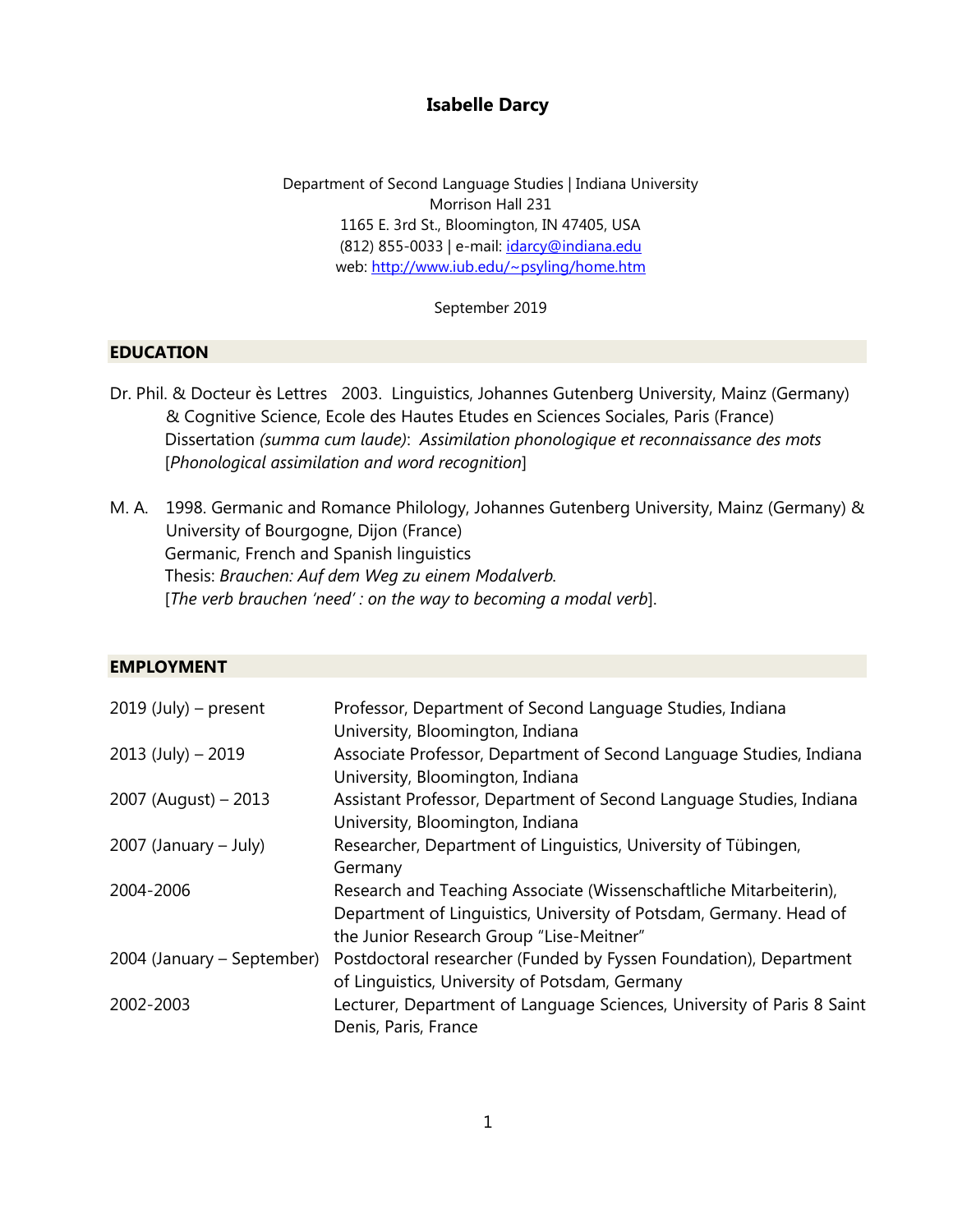### **RESEARCH SUPPORT**

### **Faculty Research Support Program – Seed Funding Award**

PI (co-PI: Charles Lin, EALC).

Project title: *The second language mental lexicon: nature and scope of first language interference*

Amount awarded: \$36,809 (2018-2019)

- **2016 Provost's Travel Award for Women in Science** for international conference travel. Amount awarded: \$1,000
- **2016 OVPIA Overseas Conference Grant for international conference travel** Amount awarded: \$1,000 (with \$1,000 matching funds from Department of Second

Language Studies)

#### **Institute for Advanced Study, Indiana University:** Collaborative Fellowship

PI (with Joan Carles Mora, University of Barcelona, Spain)

Project title: *Pronunciation talent? The relationship between cognitive control and phonological skills*

Amount awarded: \$10,000 (2015-2017)

### **Educational Testing Services Grant**

Co-PI (PI: Dr. Sunyoug Shin).

Project title: *Investigating the effects of various English varieties on listening comprehension and acoustic measures of accented English*.

Amount awarded: \$122,788 (2014 – 2017)

### *Language Learning* **Research Grant**

PI (with Joan Carles Mora, University of Barcelona, Spain) Project title: *The interplay of inhibitory skill and L2-phonology: Task effects and inhibition types.*

Amount awarded: \$9,865 (2014-2015)

### **Project Development Team within the ICTSI NIH/NCRR**

Co-PI (PI: Dr. Nathalie Fontaine, Criminal Justice)

Project title: *Neural systems of emotion processing and their association with conduct problems and callous-unemotional behaviors in young children.*

Amount awarded: \$20,410; Grant Number TR000006 (2012-2014)

**Overseas Conference Grant** (2013) to support travel to Amsterdam, The Netherlands (\$800). **Grant-in-Aid, Indiana University** (2013). Amount awarded: \$2,800

# **Spanish Ministry of Science and Innovation**

Co-PI (PI: Dr Lopez-Soto, University of Seville, Spain) Project Title: *Perception de los sonidos Españoles e Ingleses por estudiantes de segundas lenguas* (Perception of the sounds of Spanish and English by second language learners) (2010-2013)

### **Indiana University Short-term Faculty Exchange Program Grant**

Grant covering transportation, room and board awarded for an exchange with the University of Seville, Spain (June-July 2009)

**Ph.D. Research Grant**, Land of Rhineland-Palatinate, Germany (May 2001 – April 2003)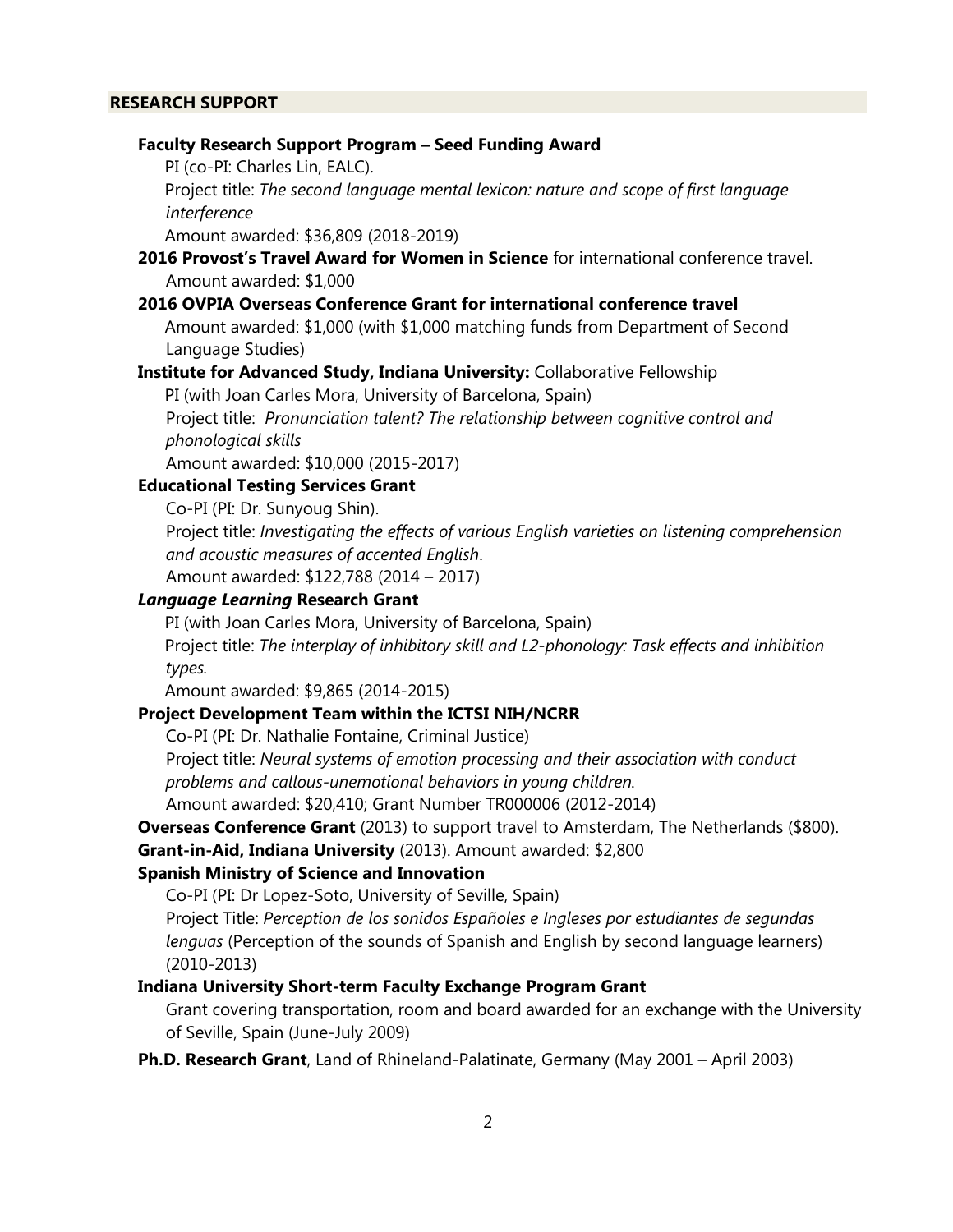- **Franco-German Ph.D. Mobility Grant**, Robert Bosch Foundation and Franco-German University (September 2000 – April 2001)
- **Ph.D. Research Grant**, Mainz University (April 2000 September 2000)
- **M.A. Writing Grant**, Mainz University (April 1997 September 1997)

### **PUBLICATIONS**

### **Books and Edited Volumes**

- Darcy, I. (2006). *Assimilation phonologique et reconnaissance des mots*. Bern: Peter Lang [*Phonological assimilation and word recognition*]
- Darcy, I., Simonet, M., & Tremblay, A. (Eds.) Phonology in the bilingual/bidialectal mental lexicon. *Frontiers in Psychology: Language Sciences*, 2017, Research Topic Special Issue.

### **Refereed Journal Articles**

(\* indicates student co-author)

- Darcy, I., & Fontaine, N. (in press) The Hoosier Vocal Emotions Corpus: A validated set of North American English pseudo-words for evaluating emotion processing. *Behavior Research Methods*
- Schaefer, V., & Darcy, I. (in press). Fried Persimmons and Dried Oysters or Why Teaching Pitch Accent Matters: A Practical Guide for Teachers of Japanese as a Foreign Language. *Journal of the National Council of Less Commonly Taught Languages*
- Darcy, I., & \*Thomas, T. (2019) When blue is a disyllabic word: Perceptual epenthesis in the mental lexicon of second language learners. *Bilingualism: Language and Cognition*, (First View), 1-19. doi:10.1017/S1366728918001050
- Schaefer V, Darcy I, Abe L. (2018) The distress in not stressing and destressing stress in English: Using wordplay to boost awareness, intelligibility, and communicative competence. *TESOL Journal*; e411. https://doi.org/10.1002/tesj.411
- \*Hoyniak, C. P., Bates, J. E., \*Petersen, I. T., \*Yang, C.-L., Darcy, I., & Fontaine, N. M. G. (2018). Diminished Neural Responses to Emotionally Valenced Facial Stimuli: A Potential Biomarker for Unemotional Traits in Early Childhood. *Child Psychiatry & Human Development*. doi:10.1007/s10578-018-0821-9
- \* Simonchyk, A., & Darcy, I. (2018). The Effect of Orthography on the Lexical Encoding of Palatalized Consonants in L2 Russian. *Language and Speech*, 61(4), 522-546. doi:10.1177/0023830918761490
- Darcy, I. (2018) Powerful and Effective Pronunciation Instruction: How Can We Achieve It? *CATESOL Journal, 30,* 13-45*.*
- \*Williams, J. T., Darcy, I., & Newman, S. D. (2018). Neural substrates of sign language vocabulary processing in less-skilled hearing M2L2 signers: Evidence for difficult phonological movement perception. *Bilingualism: Language and Cognition*, 21(3), 550-562. doi:10.1017/S1366728917000347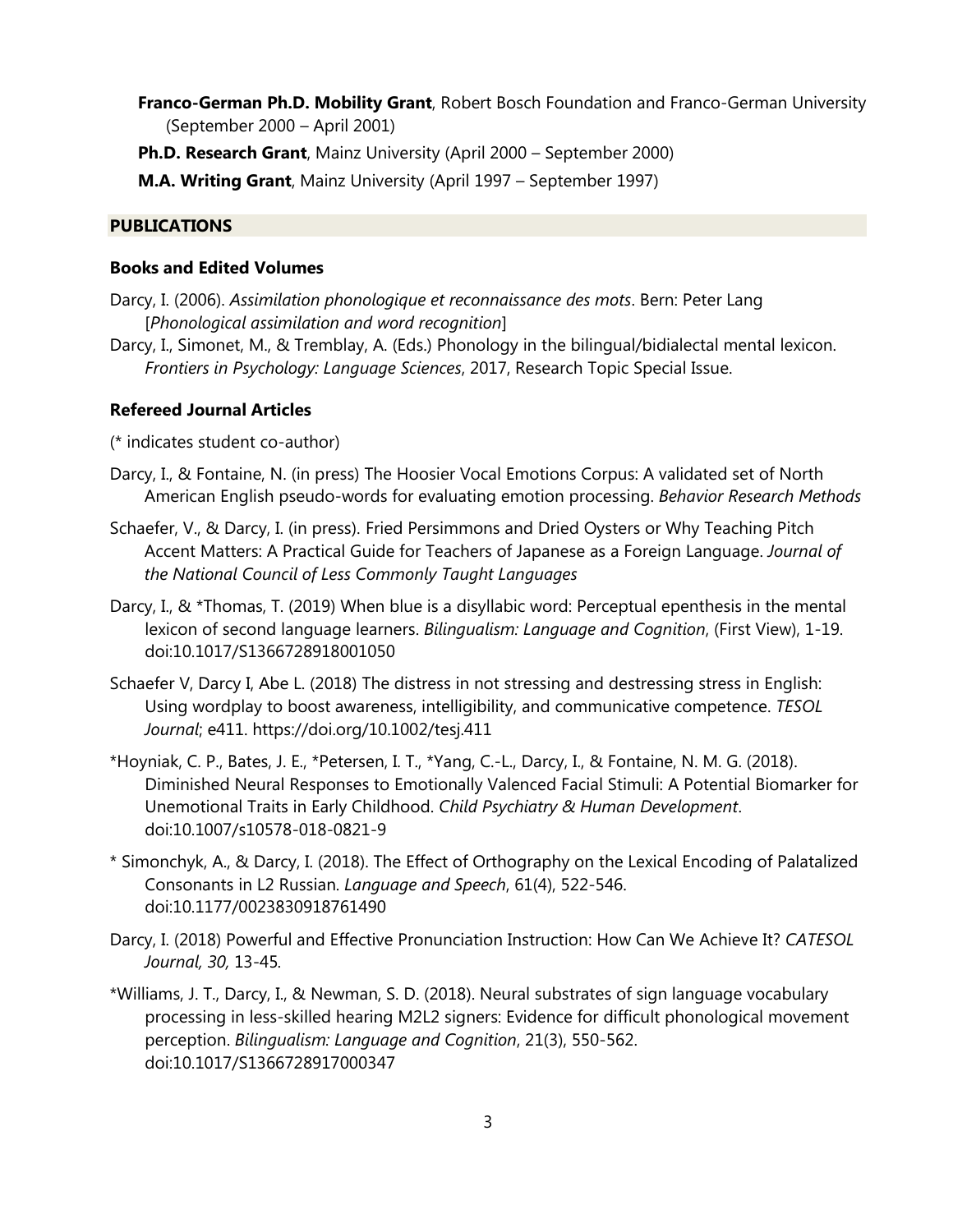- Darcy, I., Tremblay, A., & Simonet, M. (2017). Editorial: Phonology in the Bilingual and Bidialectal Lexicon. *Frontiers in Psychology, 8*(507). doi:10.3389/fpsyg.2017.00507
- \*Hoyniak, C. P., Bates, J. E., \*Petersen, I. T., \*Yang, C.-L., Darcy, I., & Fontaine, N. M. G. (2017) Reduced neural responses to vocal fear: a potential biomarker for callous-uncaring traits in early childhood. *Developmental Science*, e12608-n/a. doi:10.1111/desc.12608
- \*Williams, J. T., Darcy, I., & Newman, S. D. (2017). The Beneficial Role of L1 Spoken Language Skills on Initial L2 Sign Language Learning: Cognitive and Linguistic Predictors of M2L2 Acquisition. *Studies in Second Language Acquisition*, 39, 833-850. doi:10.1017/S0272263116000322
- \*Szenkovits, G., Darma, Q., Darcy, I., & Ramus, F. (2016). Exploring dyslexics' phonological deficit II: Phonological grammar. *First Language*, 36, 316-337. doi: doi:10.1177/0142723716648841
- \*Williams, J. T., Darcy, I., & Newman, S. D. (2016). Bimodal bilingualism as multisensory training?: Evidence for improved audiovisual speech perception after sign language exposure. *Brain Research, 1633*, 101-110. doi: http://dx.doi.org/10.1016/j.brainres.2015.12.046
- Darcy, I., Mora, J. C. and \*Daidone, D. (2016), The Role of Inhibitory Control in Second Language Phonological Processing. *Language Learning*, 66, 741–773. doi:10.1111/lang.12161. *Materials available on IRIS.*
- \*Gordon, J. & Darcy, I. (2016). The development of comprehensible speech in L2 learners. A classroom study on the effects of short-term pronunciation instruction. *Journal of Second Language Pronunciation* 2, 56-92.
- \*Williams, J.T., Darcy, I., Newman, S.D. (2016). Modality-specific processing precedes amodal linguistic processing during L2 sign language acquisition: a longitudinal study. *Cortex*, 75, 56- 67. doi: 10.1016/j.cortex.2015.11.015
- \*Williams, J.T., Darcy, I., & Newman, S.D. (2015). Modality-independent neural mechanisms for novel phonetic processing. *Brain Research*, 1620, 107-115. doi: 10.1016/j.brainres.2015.05.014
- \*Williams, J.T., & Darcy, I., & Newman, S.D. (2015). Second language working memory deficits and plasticity in hearing bimodal learners of sign language. *Psychology of Language & Communication*, 19, 128-148. doi: 10.1515/plc-2015-0008.
- \*Williams, J.T., Darcy, I., & Newman, S.D. (2015). Fingerspelling and print similarities in deaf and hearing readers. *Journal of Language and Literature*, 6, 56-65
- Darcy, I., Park, H., & \*Yang, C.-L. (2015). Individual differences in L2 acquisition of English phonology: The relation between cognitive abilities and phonological processing. *Learning and Individual Differences*, 40, 63-72. doi: http://dx.doi.org/10.1016/j.lindif.2015.04.005
- \*Schaefer, V., Darcy, I. (2014) Functional prominence of lexically-contrastive pitch in L1 shapes crosslinguistic perception of Thai tones. *Laboratory Phonology,* 5, 489 – 522
- Darcy, I., \*Daidone, D., & \*Kojima, C. (2013). Asymmetric lexical access and fuzzy lexical representations in second language learners. *The Mental Lexicon*, 8, 372-420.
- Darcy, I., & \*Krüger, F. (2012). Vowel perception and production in Turkish children acquiring L2 German. *Journal of Phonetics*, 40, 568-581.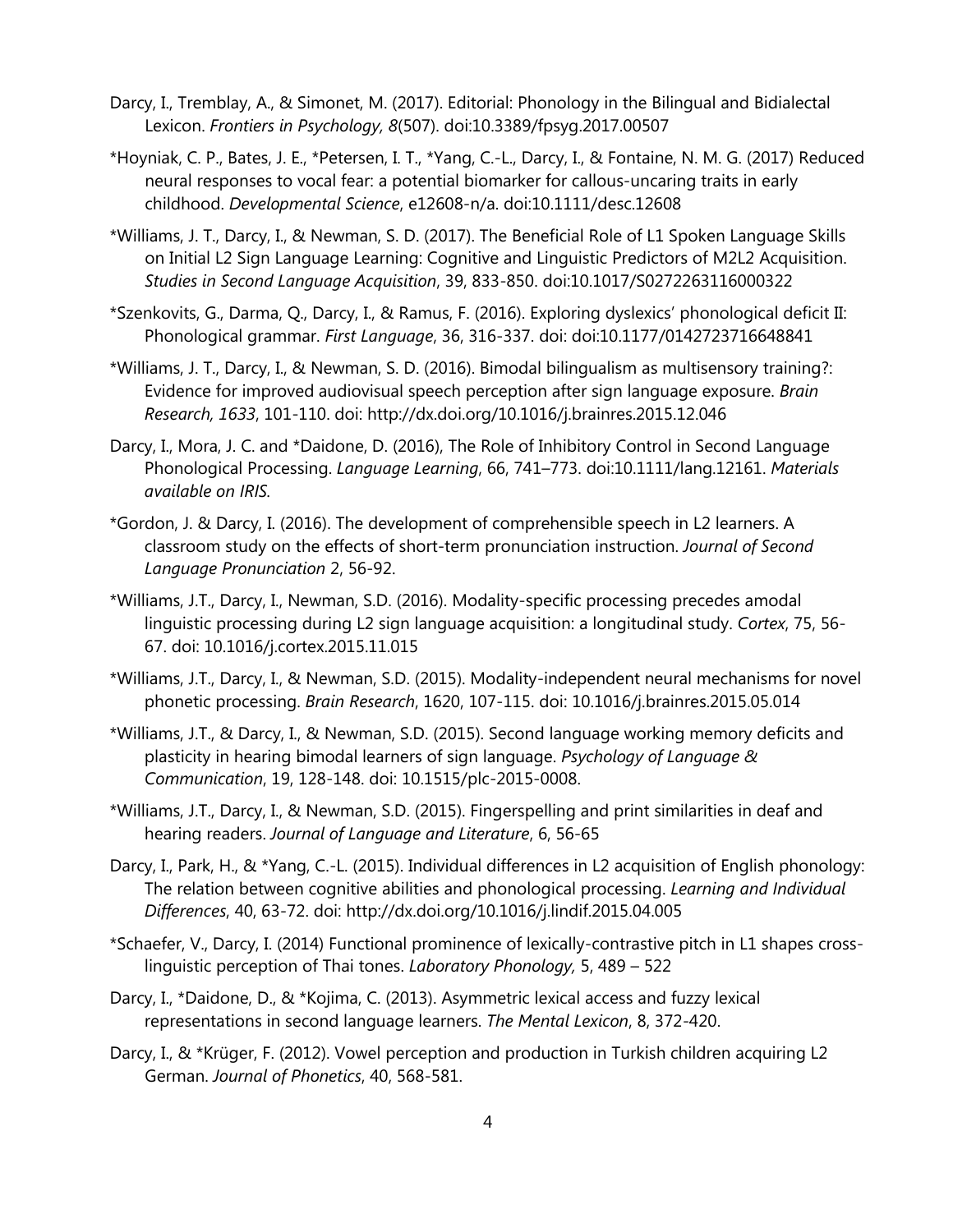- Darcy, I., Dekydtspotter, L., Sprouse, R. A., \*Glover, J., \*Kaden, C., \*McGuire, M., & \*Scott, J. H. G. (2012). Direct mapping of acoustics to phonology: On the lexical encoding of front rounded vowels in L1 English–L2 French acquisition. *Second Language Research*, 28, 1–36.
- Teichmann, M., Darcy, I., Bachoud-Lévi, A.-C., & Dupoux, E. (2009). The role of the striatum in phonological processing. Evidence from early stages of Huntington's disease. *Cortex*, 45, 839- 849.

### **Chapters in Peer-reviewed Edited Volumes**

- Mora, J.-C. & Darcy, I. (2017) The relationship between cognitive control and pronunciation in a second language. In Talia Isaacs and Pavel Trofimovich (Eds). *Second Language Pronunciation Assessment: Interdisciplinary Perspectives* (pp. 95-120). Bristol: Multilingual Matters
- Darcy, I. & Mora, J.-C. (2016) Executive control and phonological processing in balanced and unbalanced bilinguals. In Gisela Grañena, Daniel O. Jackson, and Yucel Yilmaz (Eds). *Cognitive Individual Differences in L2 Processing and Acquisition* (pp. 249-277). John Benjamins (Bilingual Processing and Acquisition series)
- Darcy, I., \*Daidone, D., & \*Kojima, C. (2015). Asymmetric lexical access and fuzzy lexical representations in second language learners. In G. Jarema & G. Libben (Eds.), *Phonological and phonetic considerations of lexical processing* (pp. 119-167). Philadelphia, PA: John Benjamins. NOTE: This is a reprint of our previously published journal article (*Mental Lexicon*, 2013).
- Sicola, L., & Darcy, I. (2015). Integrating Pronunciation into the Language Classroom. In M. Reed & J. M. Levis (Eds.), *The Handbook of English Pronunciation* (pp. 471-487). Hoboken, NJ: John Wiley & Sons, Inc.
- Darcy, I. & Feldhausen, I. (2014). Französisch. In M. Krifka, J. Blaszczak, A. Leßmöllmann, A. Meinunger, B. Stiebels, R. Tracy and H. Truckenbrodt (Eds.), *Das mehrsprachige Klassenzimmer* (pp. 321 – 346). Springer Verlag. [French. In: *The multilingual classroom*].
- Truckenbrodt, H., & Darcy, I. (2010). Object clauses, movement, and phrasal stress. In N. Erteschik-Shir & L. Rochman (Eds.), *The Sound Patterns of Syntax* (pp. 189 – 216). Oxford, New York: Oxford University Press.
- Darcy, I., Ramus, F., Christophe, A., Kinzler, K., & Dupoux, E. (2009). Phonological knowledge in compensation for native and non-native assimilation. In F. Kügler, C. Féry & R. van de Vijver (Eds.), *Variation and Gradience in Phonetics and Phonology* (pp. 265-309). Berlin, New York: Mouton de Gruyter.
- Darcy, I., Peperkamp, S. & Dupoux, E. (2007). Bilinguals play by the rules. Perceptual compensation for assimilation in late L2-learners. In Cole, Jennifer and José I. Hualde (eds.). *Laboratory Phonology 9* (pp. 411-442). Berlin: Mouton de Gruyter.

#### **Proceedings and Reviews**

Darcy, I. & Holliday, J. J. (2019). Teaching an old work new tricks: Phonological updates in the L2 mental lexicon. In J. Levis, C. Nagle, & E. Todey (Eds.), *Proceedings of the 10th Pronunciation in*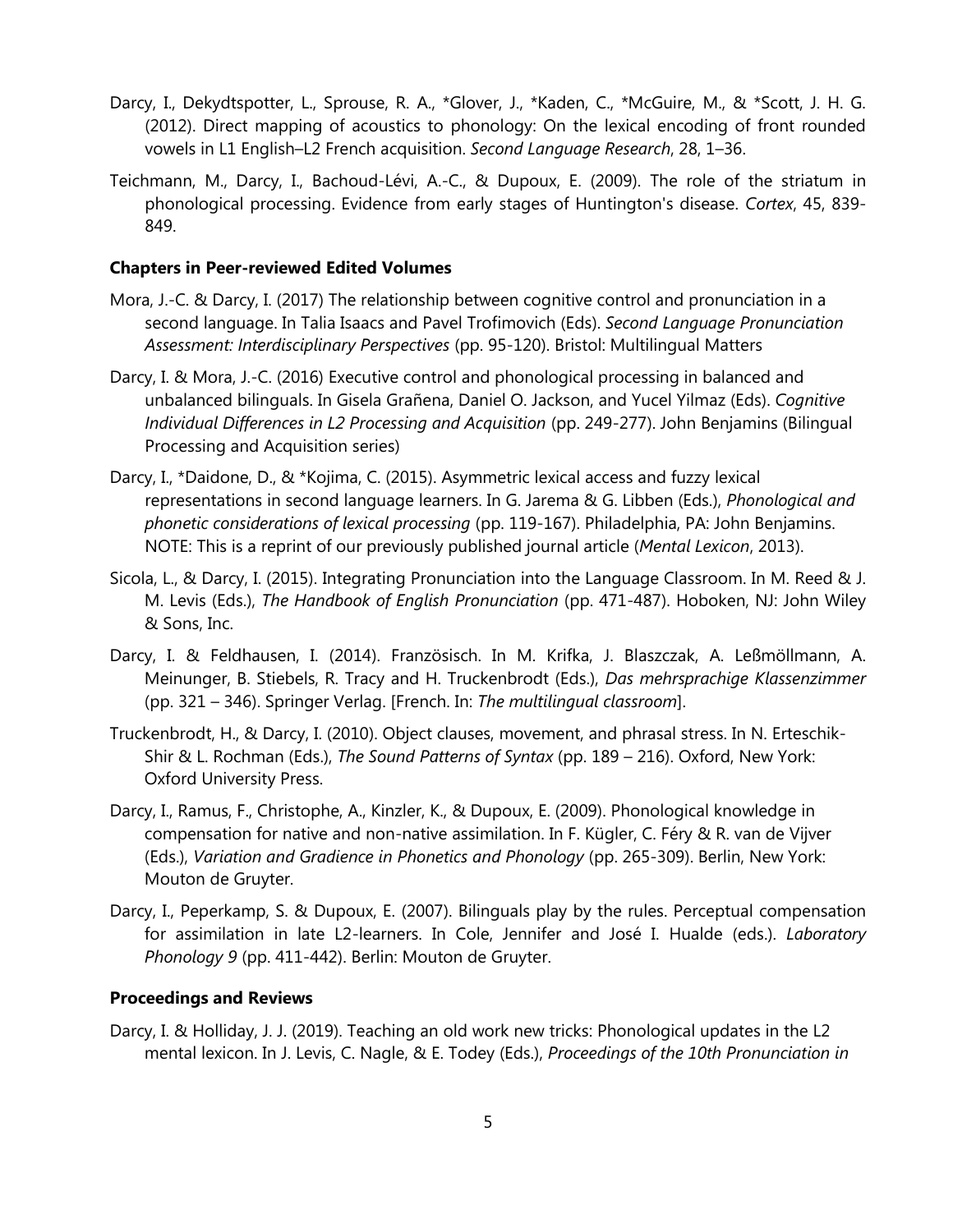*Second Language Learning and Teaching Conference*, ISSN 2380-9566, Ames, IA, September 2018 (pp. 10-26). Ames, IA: Iowa State University.

- Gordon, J., & Darcy, I. (2019). Teaching segmentals vs. suprasegmentals: Different effects of explicit instruction on comprehensibility. In J. Levis, C. Nagle, & E. Todey (Eds.), *Proceedings of the 10th Pronunciation in Second Language Learning and Teaching Conference,* ISSN 2380-9566, Ames, IA, September 2018 (pp. 116-126). Ames, IA: Iowa State University.
- \*Simonchyk, A. & Darcy, I. (2017) Lexical encoding and perception of palatalized consonants in L2 Russian. In M. O'Brien & J. Levis (Eds). *Proceedings of the 8th Pronunciation in Second Language Learning and Teaching Conference*, ISSN 2380-9566, Calgary, AB, August 2016 (pp. 121-132). Ames, IA: Iowa State University.
- Darcy, I. (2016). Review of [Pronunciation Fundamentals. Evidence-based perspectives for L2 teaching and research]. Tracey M. Derwing and Murray J. Munro. *Journal of Second Language Pronunciation*, 2, 285-288. doi: 10.1075/jslp.2.2.09dar
- \*Simonchyk, A., & Darcy, I. (2015). Acquisition of word-final devoicing by American learners of Russian. In J. Levis, R. Mohammed, M. Qian & Z. Zhou (Eds). *Proceedings of the 6th Pronunciation in Second Language Learning and Teaching Conference* (ISSN 2380-9566), Santa Barbara, CA (pp. 85-94). Ames, IA: Iowa State University.
- \*Schaefer, V., & Darcy, I. (2015). A communicative approach and dialect exposure enhance pitch accent awareness by learners of Japanese (Teaching Tip). In J. Levis, R. Mohammed, M. Qian & Z. Zhou (Eds). *Proceedings of the 6th Pronunciation in Second Language Learning and Teaching Conference* (ISSN 2380-9566), Santa Barbara, CA (pp. 285-296). Ames, IA: Iowa State University.
- \*Yang, C.-L., & Darcy, I. (2015) The effect of the orthographic depth of English vowels and consonants on the learning of free variation in an artificial language. *Proceedings of the 51st annual meeting of the Chicago Linguistic Society.*
- Darcy, I., & Mora, J.-C. (2015) Tongue movement in a second language: the case of Spanish /ei/-/e/ for English learners of Spanish. In The Scottish Consortium for ICPhS 2015 (Eds.), *Proceedings of the 18th International Congress of Phonetic Sciences.* Glasgow, UK: Glasgow University.
- Darcy, I., Mora, J.-C., & \*Daidone, D. (2014). Attention control and inhibition influence phonological development in a second language. *Concordia Working Papers in Applied Linguistics, Volume 5*, March 2014, pp 115-129
- \*Schaefer, V. & Darcy, I. (2014). Pitch prominence matters: Perception of Thai tones by Seoul Korean and Kyungsang Korean speakers. *Concordia Working Papers in Applied Linguistics, Volume 5*, March 2014, pp 597-611
- \*Kojima, C., & Darcy, I. (2014). Learners' Proficiency and Lexical Encoding of the Geminate / Nongeminate Contrast in Japanese. In: Ryan T. Miller, Katherine I. Martin, Chelsea M. Eddington, Ashlie Henery, Nausica Marcos Miguel, Alison Tseng, Alba Tuninetti, and Daniel Walter (Eds.), *Selected Proceedings of the 2012 Second Language Research Forum: Building Bridges between Disciplines* (pp. 30-38). Cascadilla Proceedings Project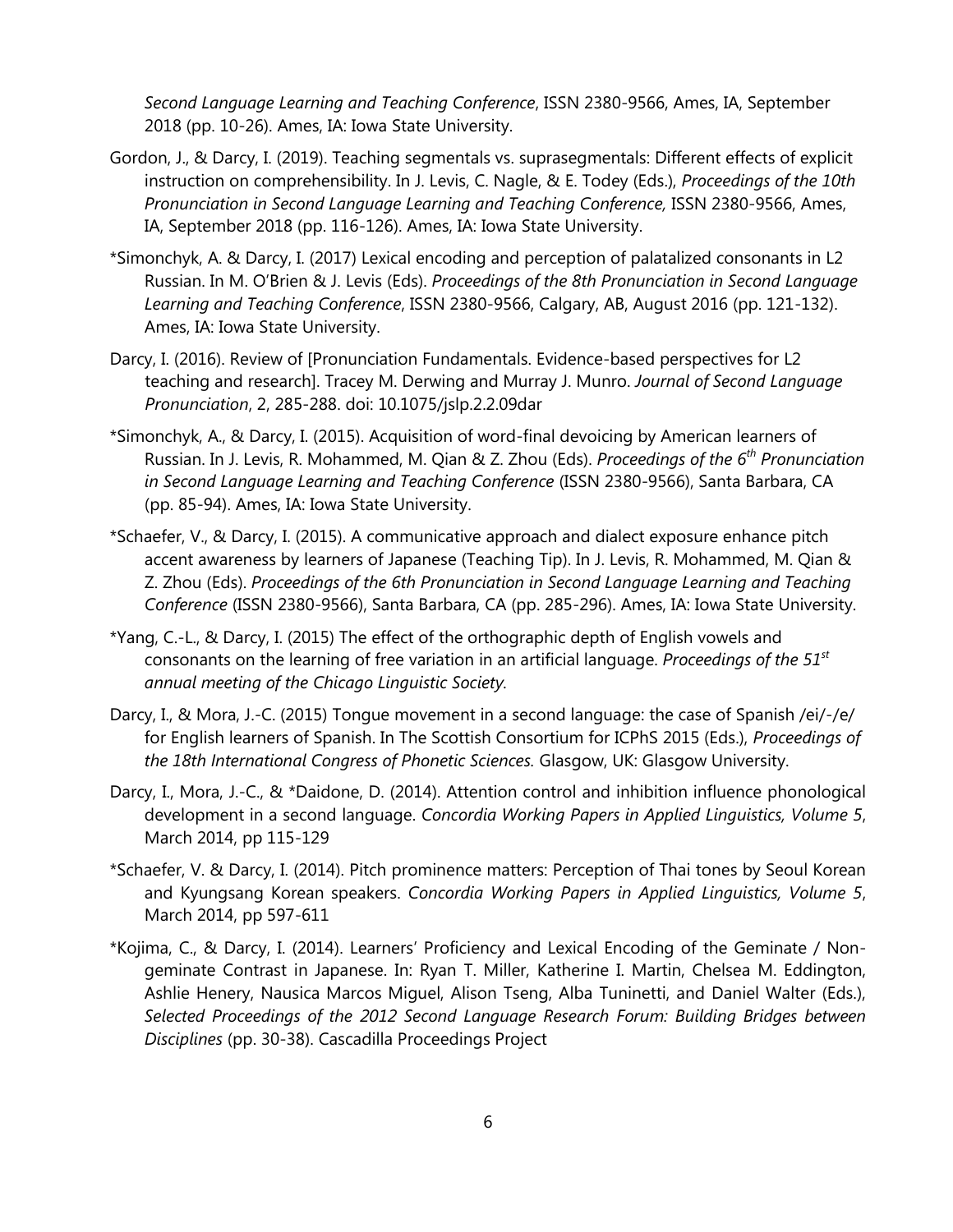- \*Daidone, D., & Darcy, I. (2014). *Quierro Comprar una Guitara*: Lexical Encoding of the Tap and Trill by L2 Learners of Spanish. In: Ryan T. Miller, Katherine I. Martin, Chelsea M. Eddington, Ashlie Henery, Nausica Marcos Miguel, Alison Tseng, Alba Tuninetti, and Daniel Walter (Eds.), *Selected Proceedings of the 2012 Second Language Research Forum: Building Bridges between Disciplines* (pp. 39-50). Cascadilla Proceedings Project
- \*Schaefer, V. & Darcy, I. (2014). Typological differences in L1 pitch shape naive perception of Thai tones. In: Ryan T. Miller, Katherine I. Martin, Chelsea M. Eddington, Ashlie Henery, Nausica Marcos Miguel, Alison Tseng, Alba Tuninetti, and Daniel Walter (Eds.), *Selected Proceedings of the 2012 Second Language Research Forum: Building Bridges between Disciplines* (pp. 1-14). Cascadilla Proceedings Project
- \*Gordon, J., Darcy, I., & Ewert, D. (2013). Pronunciation teaching and learning: Effects of explicit phonetic instruction in the L2 classroom. In J. Levis & K. LeVelle (Eds.). *Proceedings of the 4th Pronunciation in Second Language Learning and Teaching Conference*. Aug. 2012. (pp. 194-206). Ames, IA: Iowa State University.
- Darcy, I., Ewert, D., & \*Lidster, R. (2012). Bringing pronunciation instruction back into the classroom: An ESL teachers' pronunciation "toolbox". In J. Levis & K. LeVelle (Eds.). *Proceedings of the 3rd Pronunciation in Second Language Learning and Teaching Conference,* Sept. 2011. (pp. 93-108). Ames, IA: Iowa State University.
- \*Bartels, S., Darcy, I., & Höhle, B. (2009). Schwa Syllables Facilitate Word Segmentation for 9-monthold German-learning Infants. In J. Chandlee et al. (Eds.), *Proceedings of the 33rd annual Boston University Conference on Language Development* (Vol. 1, pp. 73-84). Somerville, MA: Cascadilla Press.
- Darcy, I. (2008) Representation of Phonological Alternations in a First and a Second Language: A Preliminary Report. In *Selected Proceedings of the 2007 Second Language Research Forum*, ed. Melissa Bowles, Rebecca Foote, Silvia Perpiñán, and Rakesh Bhatt, 171-186. Somerville, MA: Cascadilla Proceedings Project. www.lingref.com, document #1743.
- Darcy, I., & Kügler, F. (2007) Phonological context effects for voicing and devoicing in French. In Trouvain, Jürgen and William J. Barry (eds.). *Proceedings of the 16th International Congress of Phonetic Sciences* (pp. 1257-1260). Saarbrücken.

### **Articles under review for publication**

Kruger, F. & Darcy, I. (*submitted*) Acoustic properties of nonnative accented English in relation to listener comprehension scores. Grant report submitted to Educational Testing Services, December 2018.

## **Technical Report**

Darcy, I. (2006). *Lise Meitner Gruppe: Aktionsbericht und Forschungsprogramm* [in German. Available under "research" at www.ling.uni-potsdam.de/~darcy/]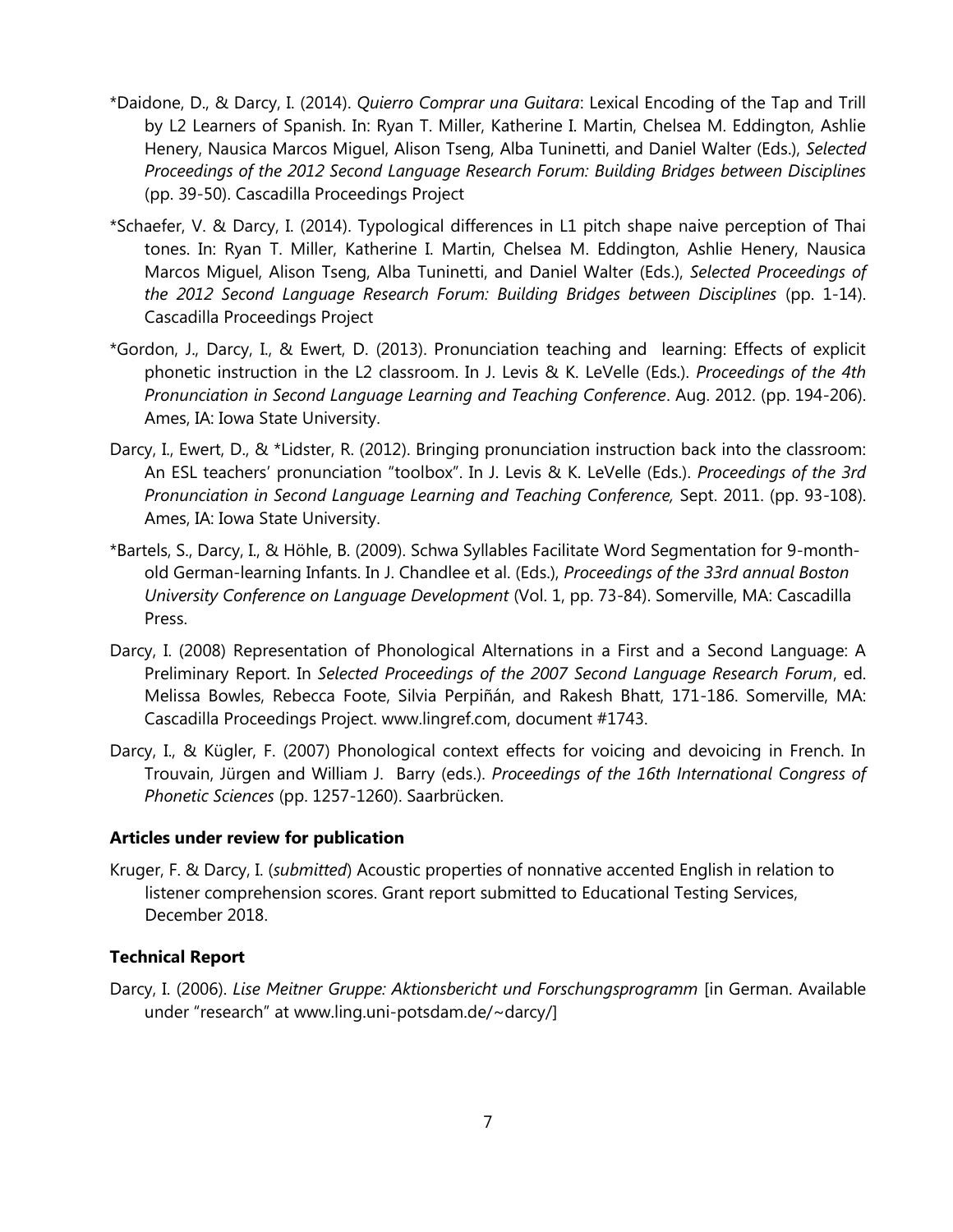### **Work in progress**

- Darcy, I. & Bedinghaus, R. (*in progress*) Rapid lexical updates in a second language: The case of a dialectal variant in L2 Spanish.
- Darcy, I. & Holliday, J. (*in progress*). Teaching an old word new tricks: Phonological updates in the L2 mental lexicon.
- Garcia-Amaya, L. & Darcy, I. (*in progress*). The relationship between attention control and L2 fluency development in an overseas intensive immersion context and a traditional foreign language classroom: Longitudinal data from L2 learners of Spanish.
- Gökgöz-Kurt, B. & Darcy, I. (*in progress*) The Effects of Online Training in Improving L2 Connected Speech Perception.
- \*Halberstam, Y., Darcy, I. & Fontaine, N. (*in progress*). Prédire la capacité de reconnaissance des émotions vocales en fonction de la présence des traits d'insensibilités émotionnelle ou d'agressivité chez les jeunes adultes.
- \*Kojima, C., & Darcy, I. (*in progress*). The long and the short of it: Lexical acquisition of the length contrast in L2 Japanese.
- Mora, J.-C., & Darcy, I. (*in preparation*). Individual differences in attention control and second language perception and production
- Simonchyk, A. & Darcy, I. (*in preparation*). The interface between production of palatalized consonants and their phonolexical representations in L2 Russian.
- Yang, C.-L. & Darcy, I. (*in preparation*) The Effect of Orthography on the Recognition and Production of Novel Words.

### **RESEARCH PRESENTATIONS**

### **Keynote and Plenary Speaker**

- Darcy, I. (2019, June) *Improving pronunciation in spontaneous speech? A comparison of two instructional methods* (with Zoie Hancock, Joshua Lee & Brian Rocca). Plenary address for the L2 Pronunciation Research Workshop: Bridging the Gap between Research and Practice. University of Barcelona, Spain.
- Darcy, I. (2017, September) *"A psycholinguist walks into a classroom…": A road-map for bridging research and practice in pronunciation teaching*. Plenary address to the 9th Pronunciation in Second Language Learning and Teaching Conference, Sept. 1, University of Utah, Salt Lake City.
- Darcy, I. (2015, June) *Powerful and effective pronunciation instruction: how can we achieve it?* Closing address for the MA Program in Theoretical and Applied Linguistics, June 5, University Pompeu Fabra, Barcelona, Spain.
- Darcy, I. (2015, April) *Lexical function of pitch in the first language shapes cross-linguistic perception of Thai tones.* Invited keynote speaker. Mini Workshop on prosodic aspects of language learning. Institut für Linguistik, April 20, Universität Frankfurt, Frankfurt/Main, Germany.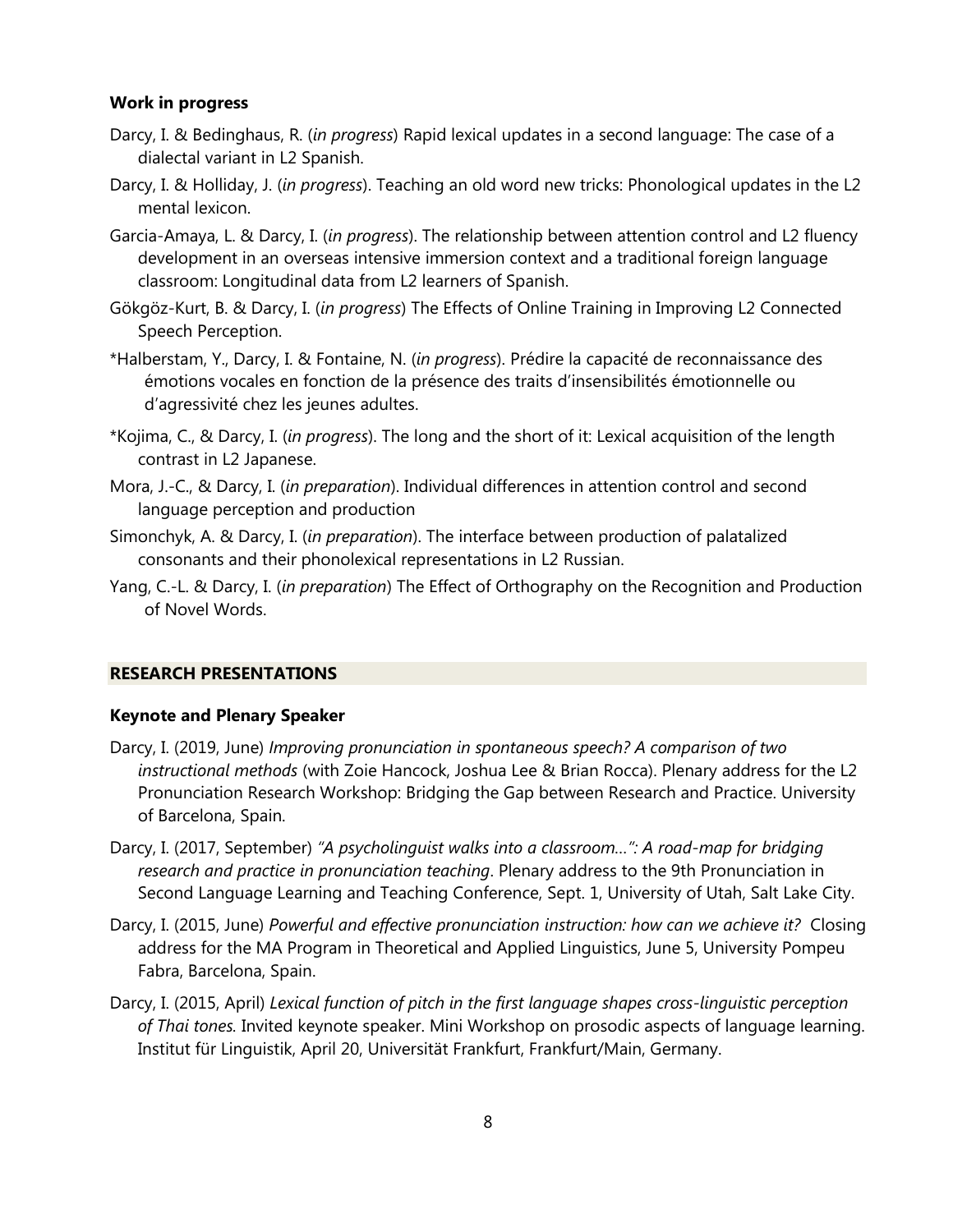Darcy, I. (2014, November) *Inhibiting your native language can help you learn the phonology of a second: The relationship between cognitive abilities and phonological skills.* Invited keynote speaker. Workshop "Linguistic and psycholinguistic studies in L2 Phonology", November 22, Stuttgart, Germany.

## **Invited lectures and talks**

*2019*

- Darcy, I. (2019, April) *Learning to forget: phonological updates in the bilingual mental lexicon.* Invited speaker, 4th Second Language Acquisition Instruction & Research Workshop. University of Michigan, Ann Arbor.
- Darcy, I. (2019, April) *Pronunciation teaching: what we know and what we'd like to know*. Invited speaker, 4th Second Language Acquisition Instruction & Research Workshop. University of Michigan, Ann Arbor.

# *2018*

- Darcy, I. & Holliday, J. J. (2018, September) *Are phonological updates in the L2 mental lexicon perceptually driven?* Invited paper, 10th annual Pronunciation in Second Language Learning and Teaching Conference, Iowa State University, Ames, IA. September 6-8, 2018
- Darcy, I. (2018, June) *Executive functions and L2 phonological development: a study in multiplicity.* SimPhon.Net Workshop 5 ("Psycholinguistic, cognitive and neurolinguistic modeling in phonetics and phonology"), University of Stuttgart / Stuttgart Research Focus (SRF) Language and Cognition.

*2017*

Darcy, I. (2017, March) *Perception and the multilingual mind*. Cewit Faculty Salon, Indiana University.

*2016*

Darcy, I. & \*Simonchyk, A. (2016, April) *Misplaced Orthographies: The effect of non-local orthographic information on speech perception and lexical encoding in a second language*. Invited panelist paper, Sound to Word 2016*,* University of Iowa, Iowa City.

- Darcy, I. (2015, October) *Executive functions predict individual differences in second language phonological processing.* Talks in Linguistics (TiL) speaker series, Department of Linguistics, University of Illinois at Chicago.
- Darcy, I. (2015, April) *Empirical methods in L2 phonology research.* Invited presenter in the Workshop "Tutorials on Empirical Methods in Language Research" for the Master in Theoretical and Applied Linguistics. University Pompeu Fabra, Barcelona, Spain.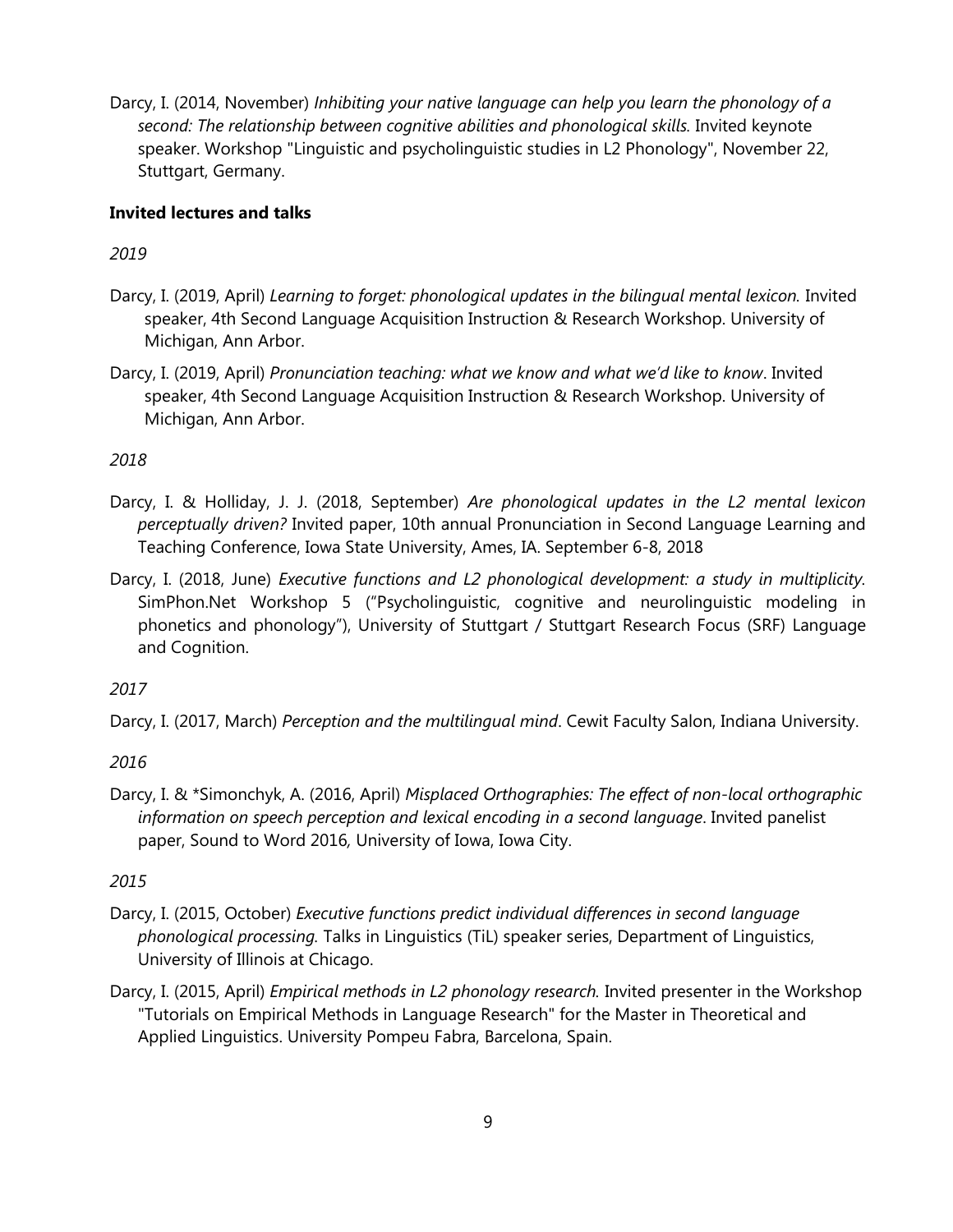### *2014 and previous*

- Darcy, I. (2014, March) *"They sound the same, but I know they are different". Dissociated mechanisms for phonetic and lexical learning in a second language.* Department of Linguistics, University of Illinois at Urbana-Champaign.
- Mora, J.-C., & Darcy, I. (2013, July) *Assessing individual differences in cognitive ability through speechbased tasks.* Institute for Natural Language Processing (IMS), University of Stuttgart, Germany.
- Darcy, I. (2011, June). *Vowel perception and production in Turkish children acquiring L2 German*. IDEA Zentrum, Goethe University Frankfurt/Main, Germany.
- Darcy, I. (2011, March). *Individual differences in acquisition of second language Phonology*. Department of Linguistics, University of Utah.
- Darcy, I. (2010, October). *Individual differences in acquisition of second language Phonology*. Speech and Hearing Science Colloquium, Indiana University Bloomington.
- Darcy, I. (2008, December). *Acquisition of new phonemic categories and the establishment of lexical contrasts*. Laboratoire Parole et Langage, Aix-en-Provence, France.
- Darcy, I. (2008, March). *Nature and scope of phonological knowledge in a first and a second language. Insight from phonological alternations*. Indiana University Linguistics Club Colloquium Series.
- Darcy, I. (2006, December*). Evidence for specific prelexical phonological processing in compensation for assimilation.* Institut für Maschinelle Sprachverarbeitung IMS, University of Stuttgart, Germany.
- Darcy, I. (2006, February) *Bilinguals play by the rules: perceptual compensation for assimilation in late L2-learners.* Linguistics Colloquium, University of Köln, Germany.
- Darcy, I. (2004, May). *Règles phonologiques et maladie de Huntington.* Hopital Henri Mondor, Service de Neurologie, Professeur A.C. Bachoud-Levi, Créteil, France.
- Darcy, I. (2003, November). La compétence phonologique: concepts centraux de la phonologie et approches psycholinguistiques. Département d'études cognitives, Ecole Normale Supérieure, Paris, France.
- Darcy, I. (2002, February). Compensation for phonological variation: monolingual and bilingual results. Department of Linguistics, University of Massachusetts Amherst, USA.
- Darcy, I. (2002, February) Compensation for variations in spoken language: do phonological rules play a role? Department of Linguistics and Cognitive Science, Brown University, Providence, USA.

### **Competitive papers (\* indicates student co-authors)**

#### *2019*

\*Hancock, Z., Rocca, B., Lee, J. & Darcy, I. (2019, September) *Improving pronunciation in spontaneous speech? A comparison of two instructional methods*. Poster to be presented at PSLLT 2019, Flagstaff, Arizona.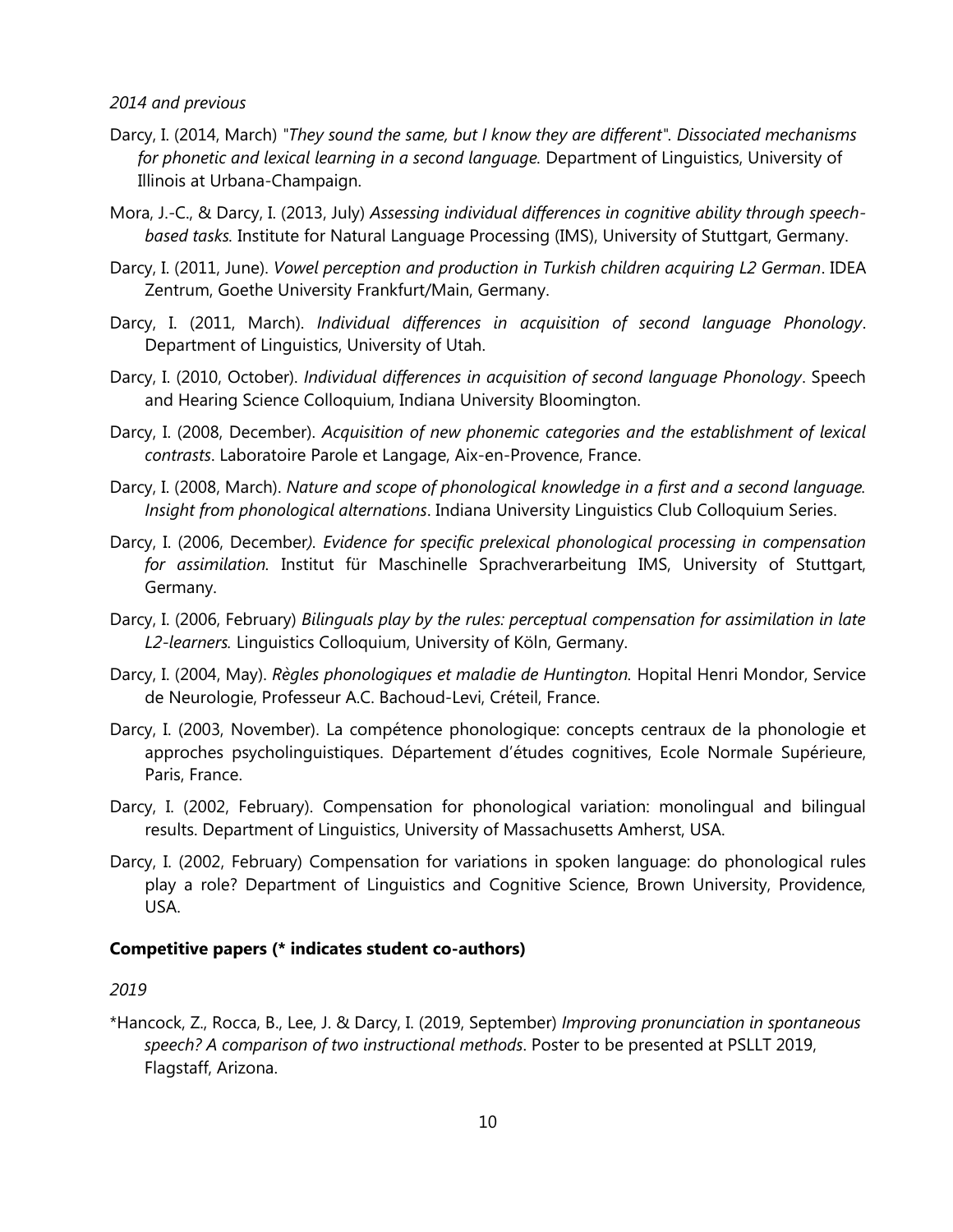\*Scott, J. H. G. & Darcy, I. (2019, May) *The awfully elusive German language: In search of a property theory of mid and back continuants.* Poster presented to the 25th Germanic Linguistics Annual Conference (GLAC 25), Iowa State University, Iowa City, Iowa.

### *2018*

- Park, H. & Darcy, I. (2018, September) *Vowel Epenthesis in Korean English Learners' Pronunciation: At the crossroads of perception, mental lexicon, and cognitive abilities*. Paper presented to the 10th annual Pronunciation in Second Language Learning and Teaching Conference, Iowa State University, Ames, Iowa.
- Gordon, J. & Darcy, I. (2018, September) *Teaching Segmentals vs. Suprasegmentals: Different Effects of Explicit Instruction on Comprehensibility*. Paper presented to the 10th annual Pronunciation in Second Language Learning and Teaching Conference, Iowa State University, Ames, Iowa.
- Darcy, I., & Holliday, J. J. (2018, June) *Teaching an old word new tricks: Phonological updates in the L2 mental lexicon*. Paper presented to the 16th Conference on Laboratory Phonology. Lisbon, Portugal.
- \*Scott, J. H. G., & Darcy, I. (2018, May) *Phonetic category revision in early L2 German dorsal fricatives. From naïve listener to beginning learner*. Paper presented to the 24th Germanic Linguistics Annual Conference (GLAC 24). The Pennsylvania State University, University Park, Maryland.
- \*Hancock, Z. & Darcy, I. (2018, April) *Powerful Pronunciation Instruction: A comparison of two instructional methods.* Poster presented to the 2018 Learning Symposium ("Best Practices in Teaching Speaking and Pronunciation"). Michigan State University, East Lansing, Michigan.

### *2017*

- \*Simonchyk, A. & Darcy, I. (2017, September) *Accurate production in L2: a look behind the scenes*. Paper presented to the  $9<sup>th</sup>$  annual Pronunciation in Second Language Learning and Teaching conference (PSLLT). University of Utah, Salt Lake City, Utah.
- Darcy, I. & \*Bedinghaus, R. (2017, June) *Rapid lexical updates in a second language: The case of a dialectal variant in L2 Spanish.* Poster presented to the Conversational speech and lexical representations Workshop, Radboud University Nijmegen, the Netherlands.
- Darcy, I. & \*Bedinghaus, R. (2017, March). *Rapid lexical encoding of a dialectal variant in L2 Spanish during study abroad*. Paper presented to the Georgetown University Roundtable on Linguistics, Washington, DC. [paper presented by Danielle Daidone]

- \*Simonchyk, A., & Darcy, I. (2016, August). *Lexical encoding and perception of palatalized consonants in L2 Russian*. Paper presented to the 8th PSLLT Conference, Calgary, Canada.
- Darcy, I. & Mora, J.-C. (2016, June) *Individual Differences in Executive Function and Phonological Processing: Implications for L2 Speech Acquisition*. Special session organized for New Sounds 2016: 8th International Conference on Second-Language Speech. Aarhus University, Denmark.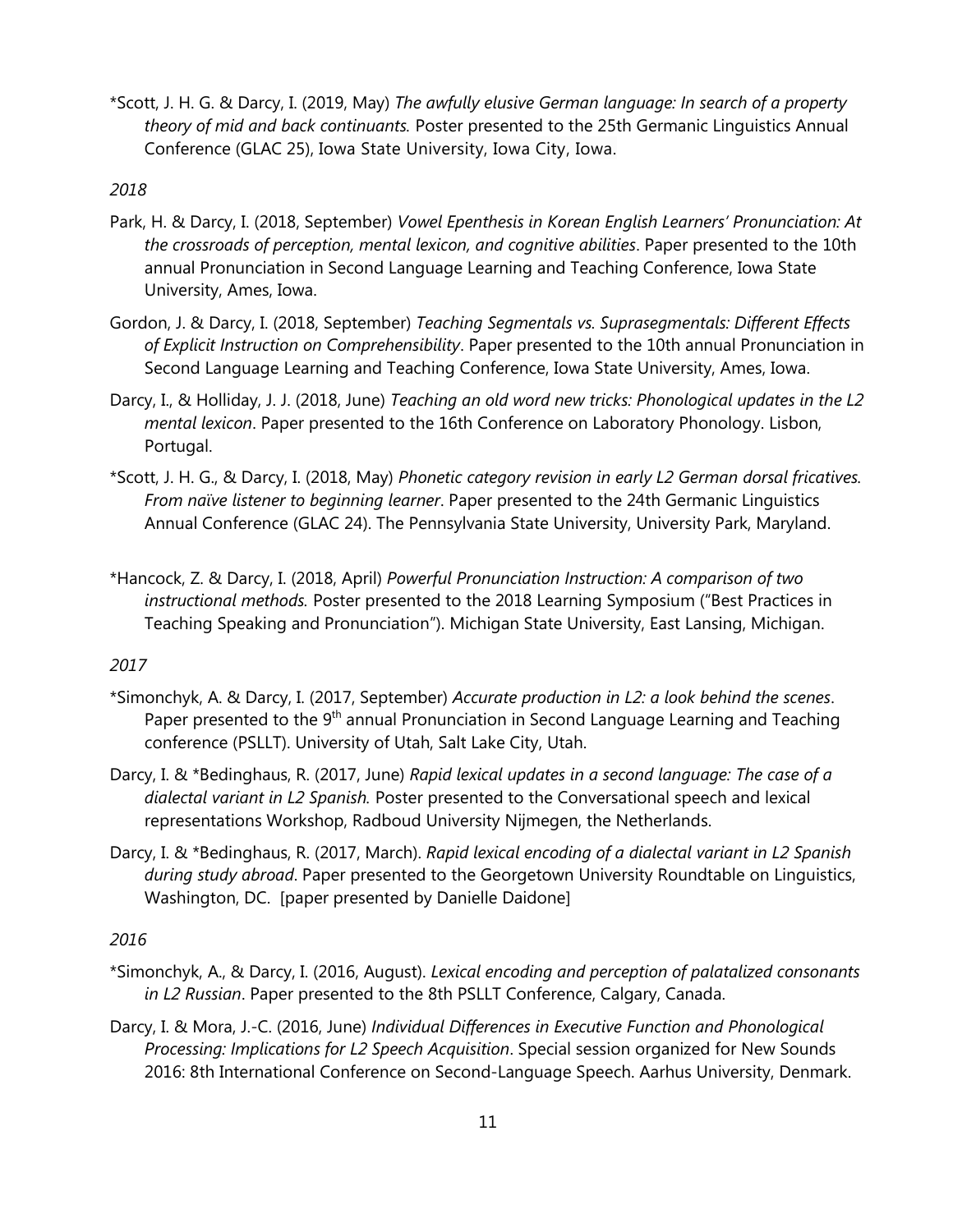- Darcy, I., \*Thomas, T., & \*Alotaibi, A. (2016, June) '*Blue' is a disyllabic word: Perceptual epenthesis in the mental lexicon of second language learners.* Paper presented to New Sounds 2016: 8th International Conference on Second-Language Speech. Aarhus University, Denmark.
- \*John H.G. Scott & Isabelle Darcy (2016, June) *There Goes the Neighborhood! Avoiding Labels in L2 Phoneme Detection.* Paper presented to New Sounds 2016: 8th International Conference on Second-Language Speech. Aarhus University, Denmark.
- \*Scott, J. H. G. & Darcy, I. (2016, April). *Where It Is and How It's Writ: Influences on Cross-Language Perceptual Assimilation of German Fricatives*. Paper presented to the Sound to Word in Bilingual and Second Language Speech Perception Conference (Sound to Word 2016), Iowa City, IA.
- \*Simonchyk, A. & Darcy, I. (2016, April). *The effects of orthography on the lexical encoding of palatalized consonants in L2 Russian.* Paper presented to the Sound to Word in Bilingual and Second Language Speech Perception Conference (Sound to Word 2016), Iowa City, IA.

- \*Marquez-Martinez, M., & Darcy, I. (2015, October) *Stripping, unpacking, acquiring: the case of nasal vowels in L2 French*. Paper presented at the Second Language Research Forum, Atlanta, Georgia.
- Darcy, I. & Mora, J.-C. (2015, August) *Tongue movement in a second language: the case of Spanish /ei/-/e/ for English learners of Spanish*. Paper presented at the 18th International Congress of Phonetic Sciences (ICPhS 2015), Glasgow, Scotland, UK.
- \*Hoyniak, C. Bates, J.E., \*Petersen, I.T., Yang, C.-L., Darcy, I., & Fontaine, N.M.G. (2015, June). *Deficits in the neural system underlying the processing of vocal fear: A potential biomarker for callousunemotional behaviours in early childhood*. Poster presented at the Society for the Scientific Study of Psychopathy Biennial Meeting Chicago, IL, USA.
- Fontaine, N.M.G., \*Ouimet, N., & Darcy, I. (2015, June). *Recognition of emotions from facial and vocal expressions: Associations with callous-unemotional traits in a community sample of young adults.* Poster presented at the Society for the Scientific Study of Psychopathy Biennial Meeting Chicago, IL, USA
- \*Scott, J. H. G. & Darcy, I. (2015, May). *Position-sensitive perceptual assimilation of German dorsal fricatives by L1 English pre-learners: The initial state for acquisition of an L2 phonological alternation.* Paper presented at the Twenty-First Germanic Linguistics Annual Conference (GLAC-21), Provo, UT.
- \*Williams, J.T., Darcy, I., & Newman, S.D. (2015, May). *Working Memory in Second Language Acquisition Effects of Interlanguage Dynamics and Modality*. Paper session presented at the Tenth International Symposium on Bilingualism, New Brunswick, NJ.
- \*Yang, C.-L. & Darcy, I. (2015, April). *The effect of the orthographic depth of English vowels and consonants on the learning of free variation in an artificial language.* Paper presented at the 51st Meeting of the Chicago Linguistic Society. Chicago, IL.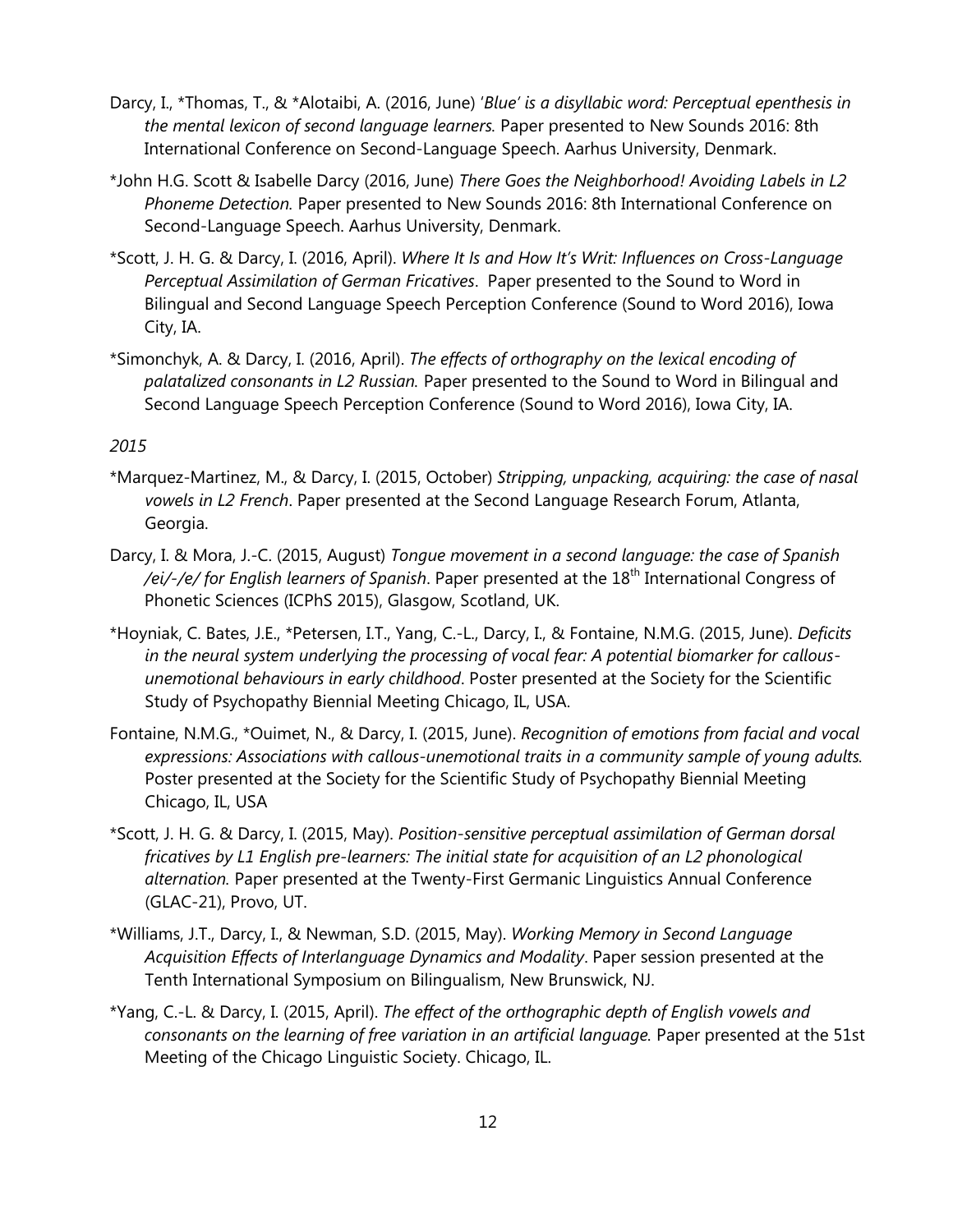\*Hoyniak, C., Bates, J.E., \*Petersen, I.T., Yang, C.-L., Darcy, I., & Fontaine, N.M.G. (2015, March). *Atypical neural responses to vocal fear are associated with callous and unemotional behaviors in early childhood.* Poster presented at the Biennial Meeting of the Society for Research in Child Development, Philadelphia, PA, USA.

## *2014*

- \*Schaefer, V. & Darcy, I. (2014, September). *A communicative approach and dialect exposure enhance pitch accent awareness by learners of Japanese*. Paper presented at the 6th annual Pronunciation in Second Language Learning and Teaching conference (PSLLT). University of California Santa Barbara.
- \*Simonchyk, A. & Darcy, I. (2014, September). *Acquisition of word final devoicing by American learners of Russian.* Paper presented at the 6th annual Pronunciation in Second Language Learning and Teaching conference (PSLLT). University of California, Santa Barbara.
- \*Yang, C.-L. & Darcy, I. (2014, October). *Lexical Representation of Free Variants - On the Effect of Orthography on Word Learning.* Poster presented to the Ninth International Conference on the Mental Lexicon, Niagara-on-the-Lake, Ontario.
- \*Yang, C.-L. & Darcy, I. (2014, October). *When two become one - Orthography helps link two free variants to one lexical entry*. Poster presented to the 168th Meeting of the Acoustical Society of America, Indianapolis.
- \*Yang, C.-L. & Darcy, I. (2014, October). *The effect of orthography on the learning of vocalic and*  consonantal free variation. Paper presented to the 33<sup>rd</sup> annual Second Language Research Forum (SLRF 2014). Columbia, SC.
- \*Kojima, C. & Darcy, I. (2014, October) *Asymmetric Perception of Consonantal and Vocalic Durational Contrast as L2 Category.* Paper presented to the 33<sup>rd</sup> annual Second Language Research Forum (SLRF 2014). Columbia, SC.

- \*Yang, C.-L. & Darcy, I. (2013, December). *The role of orthographic information in the learning of*  allophonic variation. Paper presented to the166<sup>th</sup> Meeting of the Acoustical Society of America, San Francisco, CA.
- \*Garcia-Amaya, L. & Darcy, I. (2013, October). *Fluency and cognitive resources in the at-home and study abroad contexts: A comparative study*. Paper presented to the Second Language Research Forum 2013, Provo, UT.
- \*Yang, C.-L. & Darcy, I. (2013, October). *The effect of orthography on the learning of allophonic variation in L2.* Paper presented to the Second Language Research Forum 2013, Provo, UT.
- Darcy, I. (2013, October). *Fuzzy Lexical Representations in a Second Language.* Paper presented to an invited colloquium at the Second Language Research Forum 2013, Provo, UT.
- \*Yang, C.-L. & Darcy, I. (2013, October). *The effect of orthography on the mapping of L2 allophonic variants to lexical entries*. Poster presented to Phonology 2013, Amherst, MA.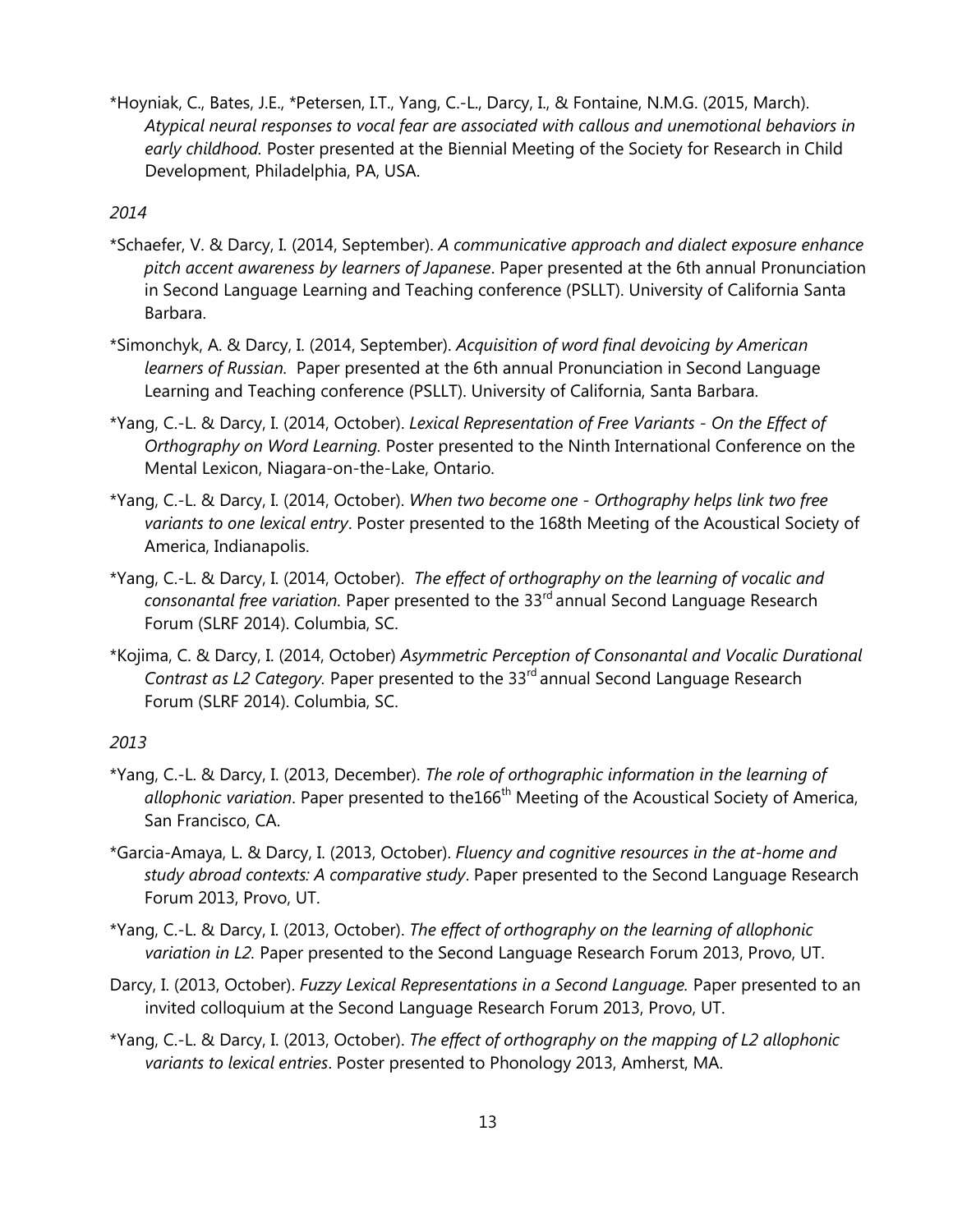- Mora, J.-C. & Darcy, I. (2013, August). *Inhibition and phonological processing in a second language*. Paper presented to the 23rd Annual Conference of the European Second Language Association EUROSLA 23, Amsterdam, The Netherlands.
- Darcy, I., Mora, J.-C. & \*Daidone, D. (2013, May). *Phonological attention control, inhibition, and second language speech learning.* Paper presented to New Sounds 2013 (International Symposium on the Acquisition of Second Language Speech), Concordia University, Montreal, Canada.
- \*Schaefer, V., & Darcy, I. (2013, May). *Cross-linguistic perception of Thai tones is shaped by the functional prominence of lexically-contrastive pitch in L1*. Paper presented to New Sounds 2013 (International Symposium on the Acquisition of Second Language Speech), Concordia University, Montreal, Canada.
- \*Garcia-Amaya, L., & Darcy, I. (2013, March). *Attention control in study abroad context: longitudinal data from L2 learners of Spanish.* Paper presented to AAAL, Dallas, TX.

- \*Garcia-Amaya, L. & Darcy, I. (2012, November) *Disfluencies and language use in L2 Spanish: Longitudinal data from the study abroad and at-home contexts.* Paper presented to the workshop Fluent Speech, Utrecht University, The Netherlands.
- Darcy, I., \*Daidone, D., & \*Kojima, C. (2012, October) *Asymmetric Lexical Access in Second Language Learners.* Poster presented to the Eighth International Conference on the Mental Lexicon, Montreal, Canada.
- Darcy, I. & \*Daidone, D. (2012, October) *Quierro comprar una guitara: lexical encoding of /rr/ vs. /r/ by L2 learners of Spanish.* Paper presented to the Second Language Research Forum, Pittsburgh.
- \*Kojima, C. & Darcy, I. (2012, October). *Learners' Proficiency and Lexical Encoding of the Geminate / Non-geminate Contrast in Japanese*. Paper presented to the Second Language Research Forum, Pittsburgh.
- \*Schaefer, V. & Darcy, I. (2012, October) *Cross-linguistic perception of Thai tones.* Paper presented to the Second Language Research Forum, Pittsburgh.
- \*Gordon, J., Darcy, I., & Ewert, D. (2012, August). *Pronunciation Teaching and Learning: Effects of Explicit Phonetic Instruction in the L2 Classroom.* Poster presented to the 4<sup>th</sup> Pronunciation in Second Language Learning and Teaching Conference, Vancouver, Canada.
- \*Schaefer, V. & Darcy, I. (2012, July). *Cross-linguistic perception of Thai tones.* Poster presented to the 13<sup>th</sup> Conference on Laboratory Phonology. Stuttgart, Germany.
- Darcy, I., Dekydtspotter, L., Sprouse, R. A., \*Daidone, D., \*Kaden, C., \*Krüger, F., & \*Scott, J. H. G. (2012, April). *Asymmetric development in lexical encoding of L1-English L2-German Front*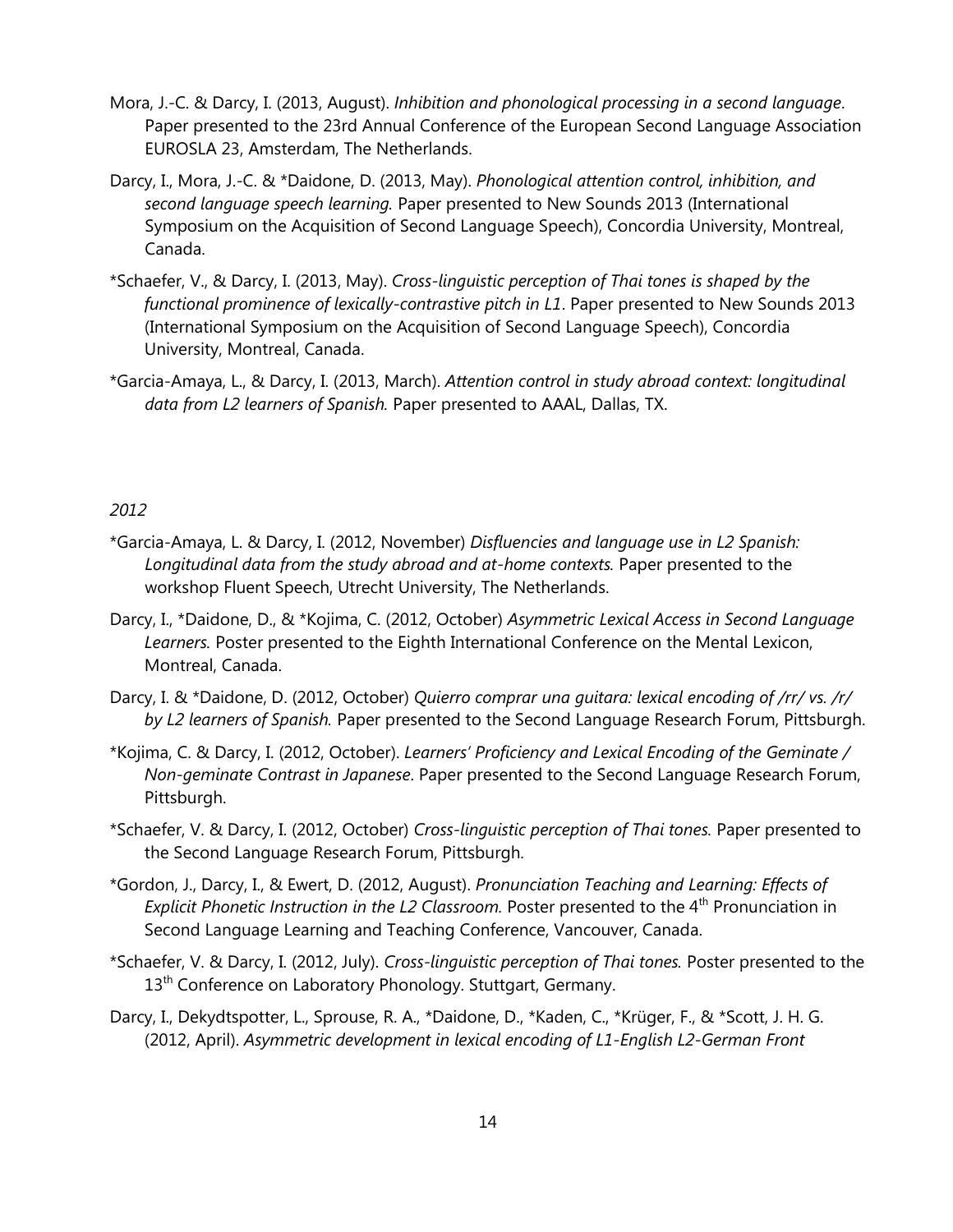*Rounded Vowels*. Paper presented to the 18th Germanic Linguistics Annual Conference, Bloomington, IN.

- \*Gordon, J. & Darcy, I. (2012, March). *The development of comprehensible speech in L2 learners. Effects of explicit pronunciation instruction on segmentals and suprasegmentals*. Paper presented to AAAL, Boston, MA.
- Darcy, I., Park, H., \*Yang, C.-L., & \*Gleiser, A. (2012, March). *Individual differences in the development of L2 phonological processing: The contribution of cognitive abilities and executive function*. Poster presented to the  $1<sup>st</sup>$  Conference on Sources of Individual Linguistic Differences. Ottawa, Canada.

### *2011*

- Darcy, I., Ewert, D., \*Chen, X., \*Wang, L., & \*Lidster, R. (2011, September). *Bringing pronunciation*  instruction back into the classroom. Paper presented to the 3<sup>rd</sup> Pronunciation in Second Language Learning and Teaching Conference, Ames, IA.
- Darcy, I., Park, H. & \*Yang, C.-L. (2011, October). *Underlying sources of individual differences: Cognitive abilities in L2 phonological development.* Paper presented to the Second Language Research Forum, Ames, IA.
- Park, H., Darcy, I. & Yang, C.-L. (2011, May). *Underlying sources of individual differences: Cognitive abilities in L2 phonological development.* Poster presented to the 161<sup>st</sup> Meeting of the Acoustical Society of America, Seattle, WA.

### *2010 and older*

- Darcy, I. & \*Krüger, F. (2010, July). *Vowel perception and production in Turkish children acquiring L2 German.* Poster presented to the 12<sup>th</sup> Conference on Laboratory Phonology. Albuquerque, NM.
- Darcy, I., Dekydtspotter, L., Sprouse, R. A., \*Glover, J., \*Kaden, C., \*McGuire, M., \*Schaefer, V. & \*Scott, J. H. G. (2009, November). *The contours of lexico-phonological dissociation in English-French interlanguage.* Poster presented to the 34<sup>th</sup> Boston University Conference on Language Development, Boston, MA.
- Darcy, I., Dekydtspotter, L., Sprouse, R. A., \*Glover, J., \*Kaden, C., \*McGuire, M., \*Schaefer, V. & \*Scott, J. H. G. (2009, October). *Lexical encoding of new phonological categories: An English-French interlanguage lexico-phonological study*. Paper presented to the Second Language Research Forum, East Lansing, MI.
- \*Rose, M. & Darcy, I. (2009, October). *Cross-language identification of Spanish consonants in English.* Paper presented to the Second Language Research Forum, East Lansing, MI.
- Darcy, I., Dekydtspotter, L., Sprouse, R. A., \*Glover, J., \*Kaden, C., \*McGuire, M., \*Schaefer, V. & \*Scott, J. H. G. (2009, May). *Category formation and lexical encoding of a new contrast.* Poster presented to The Acoustical Society of America's  $2<sup>nd</sup>$  Special Workshop on Speech: Crosslanguage speech perception and variation in linguistic experience. Portland, OR.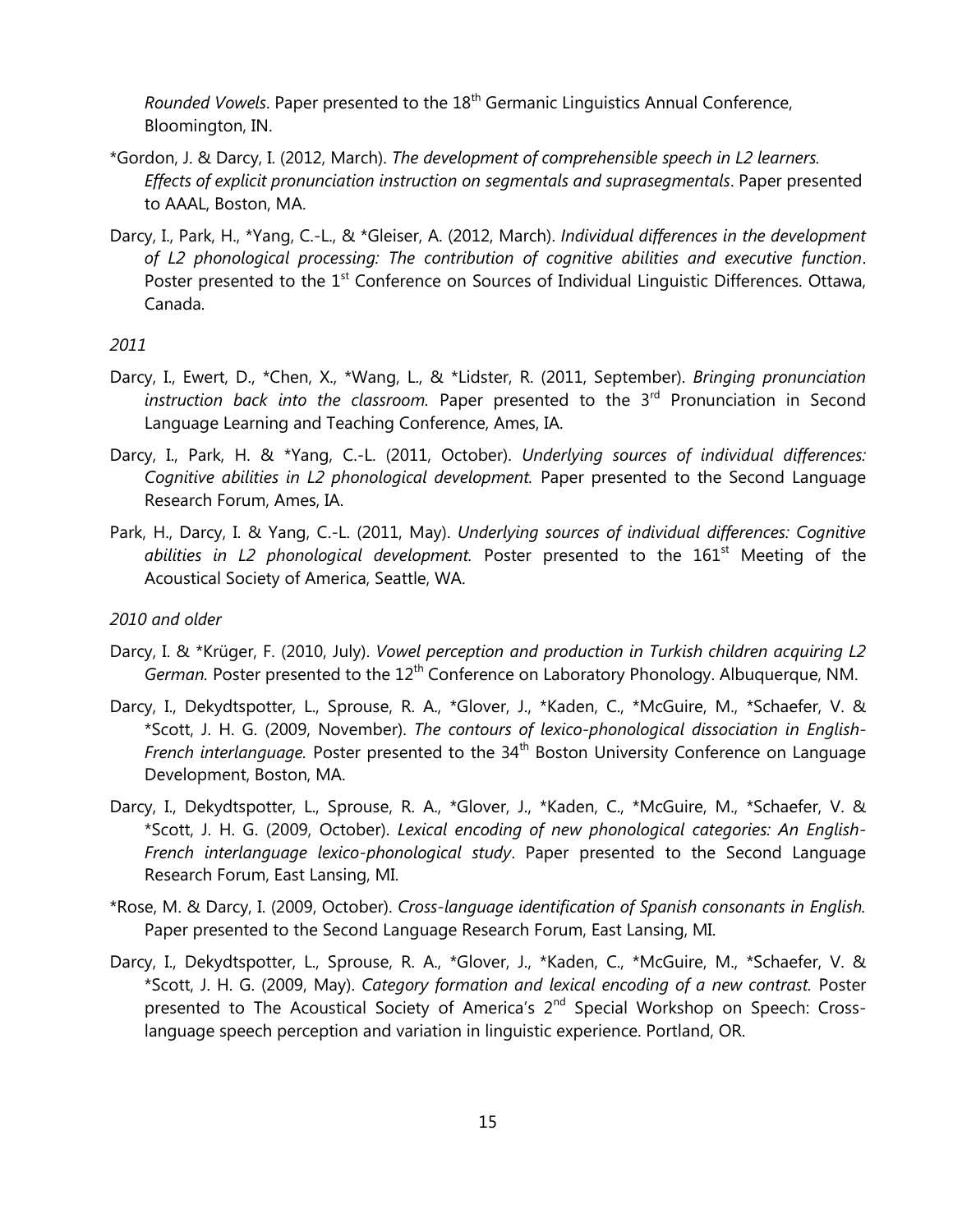- Miller, J. D., Sillings, R., Watson, C. S., Darcy, I., & Bardovi-Harlig, K. (2009, May). *Experience with computerized speech-perception training (SPATS-ESL) for speakers of other languages learning English.* Paper presented to The Acoustical Society of America's 2<sup>nd</sup> Special Workshop on Speech: Cross-language speech perception and variation in linguistic experience. Portland, OR.
- \*Park, H., De Jong, K., & Darcy, I. (2008, November). *The amount of information needed for listeners*  to detect a foreign accent. Poster presented to the 156<sup>th</sup> Meeting of the Acoustical Society of America, Miami, FL.
- Note: this paper was selected by the Acoustical Society of America World Wide Press Room to be presented to the public because of its particular relevance for the general interest. The laylanguage version is available under<http://www.acoustics.org/press/156th/park.html>
- \*Bartels, S., Darcy, I. & Höhle, B. (2008, October*) Schwa syllables facilitate word segmentation for 9 month-old German-learning infants.* Paper presented to the 33<sup>rd</sup> Boston University Conference on Language Development, Boston, MA.
- Miller, J. D., Sillings, R., Watson, C. S., Darcy, I., & Bardovi-Harlig, K. (2008, June-July). *Computerized assessment and training of the perception of American English (AE) speech sounds by adult learners of English.* Poster presented to ACOUSTICS 2008, Paris, France
- Darcy, I. (2008, June) *Acquisition of the context-dependant [ç]-[x] alternation at 9 and 13 months in German infants.* Poster presented to the Child Phonology Conference, Purdue University, West Lafayette, IN.
- Darcy, I. (2007, October). *Representation of phonological alternations in a first and a second language.* Poster presented to the Mid-Continental Workshop On Phonology (McWOP) Conference, Columbus, OH.
- Darcy, I. (2007, October). *Representation of phonological alternations in a first and a second language.* Poster presented to the Second Language Research Forum, Urbana-Champaign, IL.
- \*Bartels, S., Darcy, I. & Höhle, B. (2007, August). *Do German 9-month-olds use schwa-syllables as a cue to word endings?* Paper presented to the British Psychological Society Developmental Section Conference, University of Plymouth, United Kingdom.
- Darcy, I. & Kügler, F. (2007, August). *Phonological context effects for voicing and devoicing in French.* Poster presented to the  $16<sup>th</sup>$  International Congress of Phonetic Sciences, Saarbrücken, Germany.
- Darcy, I. (2006, October). *Evidence for specific prelexical phonological processing in compensation for assimilation.* Paper presented to the Phonetics & Phonology 3 Conference, Institut für Maschinelle Sprachverarbeitung IMS, Stuttgart, Germany.
- \*Szenkovits, G., Darma, L., Darcy, I. & Ramus, F. (2006, June). *Phonological grammar in developmental dyslexia.* Poster presented to the 10<sup>th</sup> Conference on Laboratory Phonology, Paris, France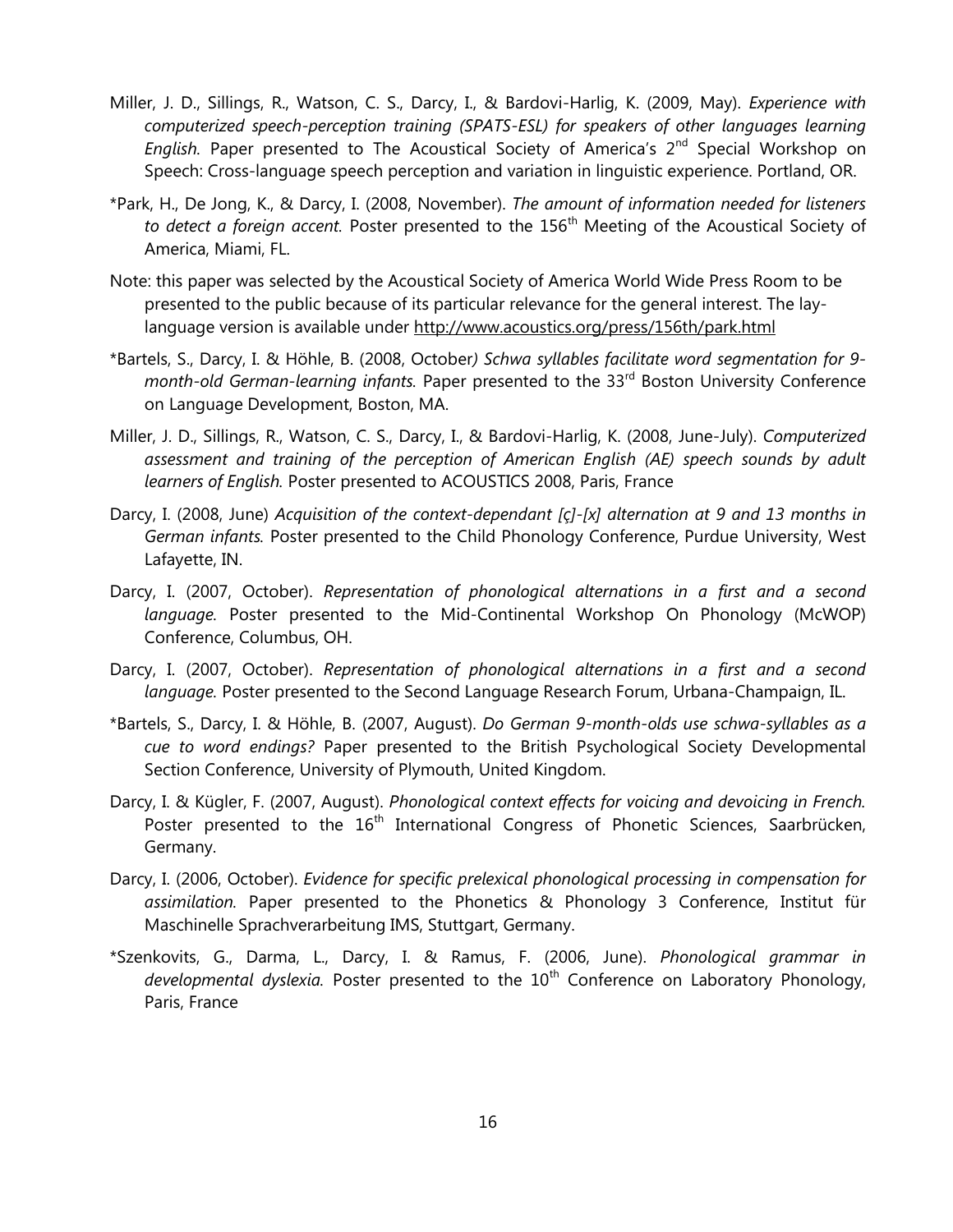- Teichmann, M., Darcy, I., Dupoux, E. & Bachoud-Lévi, A.-C. (2006, January). *The role of the striatum in phonological processing. Evidence from early stages of Huntington's disease.* Poster presented to the 24<sup>th</sup> European workshop on cognitive neuropsychology, Bressanone, Italy
- Darcy, I., Dupoux, E. & Peperkamp, S. (2005, September). *Bilinguals play by the rules: perceptual compensation for assimilation in late L2-learners.* Paper presented to the 2<sup>nd</sup> MAP Workshop, Potsdam, Germany
- Darcy, I. (2004, June). *Perceptual learning and plasticity in L2-learners: building a new system for*  phonological processes. Paper presented to the 9<sup>th</sup> Conference on Laboratory Phonology, Urbana-Champaign, IL.
- Darcy, I. & Dupoux, E. (2003, June). *Compensation for phonological variations and acquisition of*  phonological rules : monolingual and bilingual results. Paper presented to the 5<sup>th</sup> annual meeting GDR Phonologie, Montpellier, France
- Darcy, I. (2002, October). *La compensation des variations phonologiques dans le langage parlé : résultats mono- et bilingues*. Poster presented to the Journée du Réseau de Sciences Cognitives d'Ile de France, Paris, France
- Darcy, I. (2002, May). *Crosslinguistic study of compensation for phonological variation.* Poster presented to the 10<sup>th</sup> Manchester Phonology Meeting, Manchester, United Kingdom
- Darcy, I. (2002, April). *Online processing of phonological variation in speech comprehension: The case of assimilation.* Poster presented to the ISCA Workshop on Temporal Integration in the Perception of Speech, Aix-en-Provence, France (http://www.lpl.univ-aix.fr/~tips/)

### **Colloquia and campus talks**

- Darcy, I., with Charles Lin, Chung-Lin Yang, Chien-Han Hsiao, & Joshua Lee (2018, November) When *blue* is a disyllabic word: An ERP study of perceptual epenthesis in the mental lexicon of second language learners. *Language and Cognition Lab* Colloquium Series, Indiana University, Bloomington.
- Darcy, I. (2013, October) Fuzzy Lexical Representations in a Second Language. *Second Language Studies* Colloquium Series, Indiana University, Bloomington.
- Williams, J., Darcy, I., & Newman, S. (2013, April) Interactions in Orthographic and Fingerspelling Lexical Information in Native and L2 signers. Poster presented to the Cognitive Science Program's IGERT Spring Research Showcase, Indiana University.
- Darcy, I. (with Chisato Kojima) (2011, November). Lexicalization of the geminate / non-geminate contrast in L2 Japanese by advanced and beginning learners. Second Language Studies Colloquium Series, Indiana University, Bloomington.
- Darcy, I. (with Hanyong Park and Chung-Lin Yang) (2011, September). Suppression of L1 influence in L2 phonological processing: Cognitive abilities and individual variation. Second Language Studies Colloquium Series, Indiana University, Bloomington.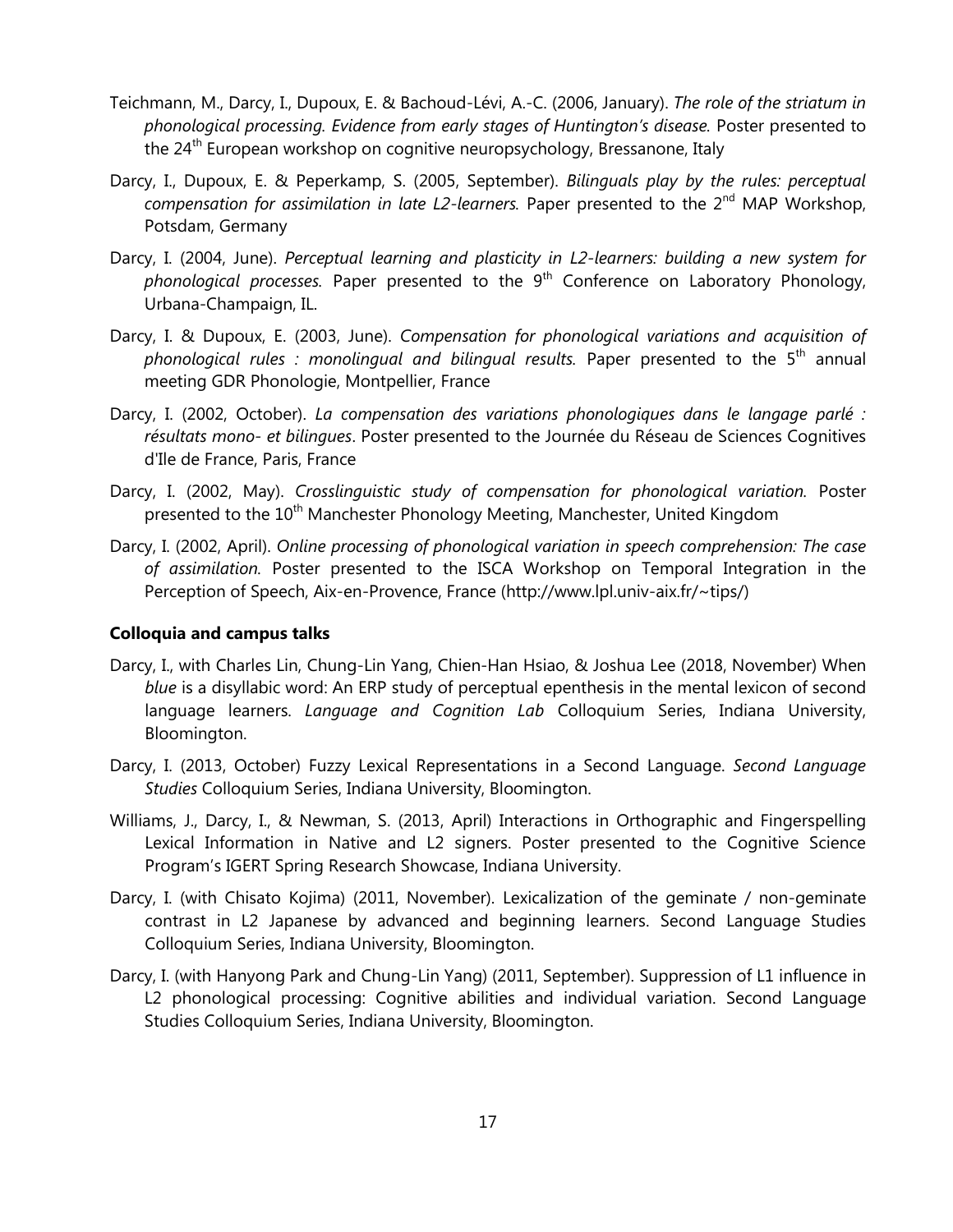- Darcy, I. (with Hanyong Park and Chung-Lin Yang) (2011, April). Underlying sources of individual differences: Cognitive abilities in L2 phonological development. Speech Research Laboratory, Indiana University, Bloomington.
- Darcy, I. (with Hanyong Park and Chung-Lin Yang) (2011, February). Individual differences in acquisition of L2 phonology. Second Language Studies Colloquium Series, Indiana University, Bloomington.
- Darcy, I. (with Franziska Krüger) (2009, December). Stabilisation of vowel categories during childhood: Perception and production of vowels in Turkish children acquiring L2 German. Second Language Studies Colloquium Series, Indiana University, Bloomington.
- Darcy, I. (2009, September). Child bilingualism. Speech Research Laboratory, Indiana University, Bloomington.
- Darcy, I. (2009, May). Category formation and lexical encoding of a new contrast. Speech Research Laboratory, Indiana University, Bloomington.
- Darcy, I. (with L. Dekydtspotter, R. Sprouse, C. Kaden, J.H.G. Scott, V. Schaefer and M. McGuire) (2009, April). Category formation and lexical encoding of a new contrast. Second Language Studies Colloquium Series, Indiana University, Bloomington.
- Darcy, I. (2008, July). Acquisition of the context-dependant [ç]-[x] alternation at 9 and 13 months in German infants. Psycholinguistics Colloquium, University of Potsdam, Germany.
- Darcy, I. (with Frank Kügler) (2006, June). Voicing and Devoicing in French: a perceptual asymmetry? Phonology Colloquium, University of Potsdam, Germany.
- Darcy, I. (2005, June). Prelexical phonological processing in adults. Cognitive Science Colloquium, University of Potsdam, Germany.
- Darcy, I. (2004, December). Voicing assimilation asymmetry in French. Perception and production data. Phonology Colloquium, University of Potsdam, Germany.
- Darcy, I. (2004, May). Prälexikalische Verarbeitung in der Worterkennung. Department of Linguistics, University of Potsdam, Germany.
- Darcy, I. (2004, February). Verstehen von "rope sale": Phonologische Assimilation und Worterkennung. Department of Linguistics, University of Potsdam, Germany.
- Darcy, I. (2002, April). Compensation for phonological variation: monolingual and bilingual results. Department of General and Comparative Linguistics, University of Mainz, Germany.

### **TEACHING**

### **Courses Taught, Indiana University**

Graduate, *Department of Second Language Studies* Individual differences in second language acquisition (S500) Foreign Accent / The Phenomenon of Foreign Accent (S500)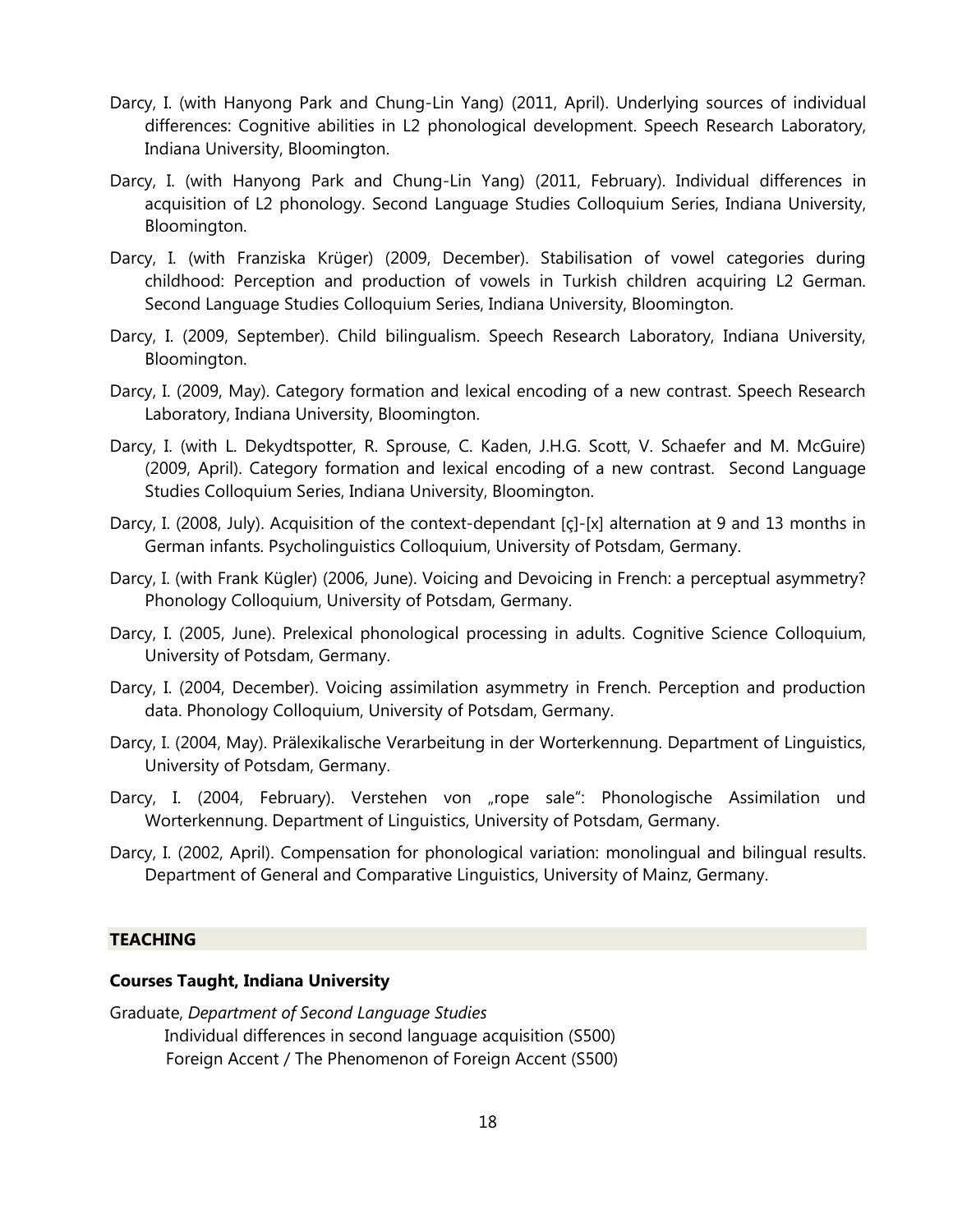Spoken Word Recognition in a Second Language (S600) Issues in Pronunciation Teaching: A pronunciation Cookbook (T500) Pronunciation Talent and Individual Differences in SLA (S500) Experimental Methods in Laboratory Phonology (S612) Second Language Phonology (S512) Second Language Processing (S605) Learnability (S600) Second Language Perception and Foreign Accent (S500) English Phonology for Language Learning and Teaching (S514)

Undergraduate, *Department of Second Language Studies* New Sounds: Foreign accents and pronunciation in a second language (SLST-S312) Voices of America, voices of the world (SLST-S150)

Graduate, *Department of Linguistics* Introductory Phonetics (L541)

### **Courses Taught, University of Potsdam**

1<sup>st</sup>-through 4<sup>th</sup>-year Undergraduate, *Department of Linguistics (in German)* 

Second Language Acquisition and Bilingualism (30 hrs) – Spring 2006 First Language Acquisition: Phonology (30 hrs) – Spring 2005 and 2006 Mechanisms of phonological acquisition: perception and production (30 hrs) – Fall 2005 Second Language Acquisition (30 hrs) – Fall 2004 Phonological systems and processes (30 hrs) – Fall 2005 Introduction to French Phonetics and Phonology (30 hrs) – Spring 2005 Issues in French Phonology (30 hrs) – Fall 2004

### **Doctoral Dissertations Directed**

Tory Robinson (since 2019 – in progress).

Brian Rocca (since 2018 – in progress).

John Rothgerber (since 2018 – in progress).

Franziska Krüger (since 2012 – in progress).

Ryan Lidster (since 2018 – in progress).

- Danielle Daidone (in progress). *Lexical competition from cross-linguistic phonetic and phonological overlap and its relationship to individual differences in category boundaries and inhibitory control.* Department of Second Language Studies, Indiana University. Defense date: tba.
- John H.G. Scott (2019). *Acquisition of alternation and phonotactic distribution constraints governing L2 German [ç] and [x] by L1 American English speakers.* Department of Second Language Studies, Indiana University. Defense date: April 1, 2019.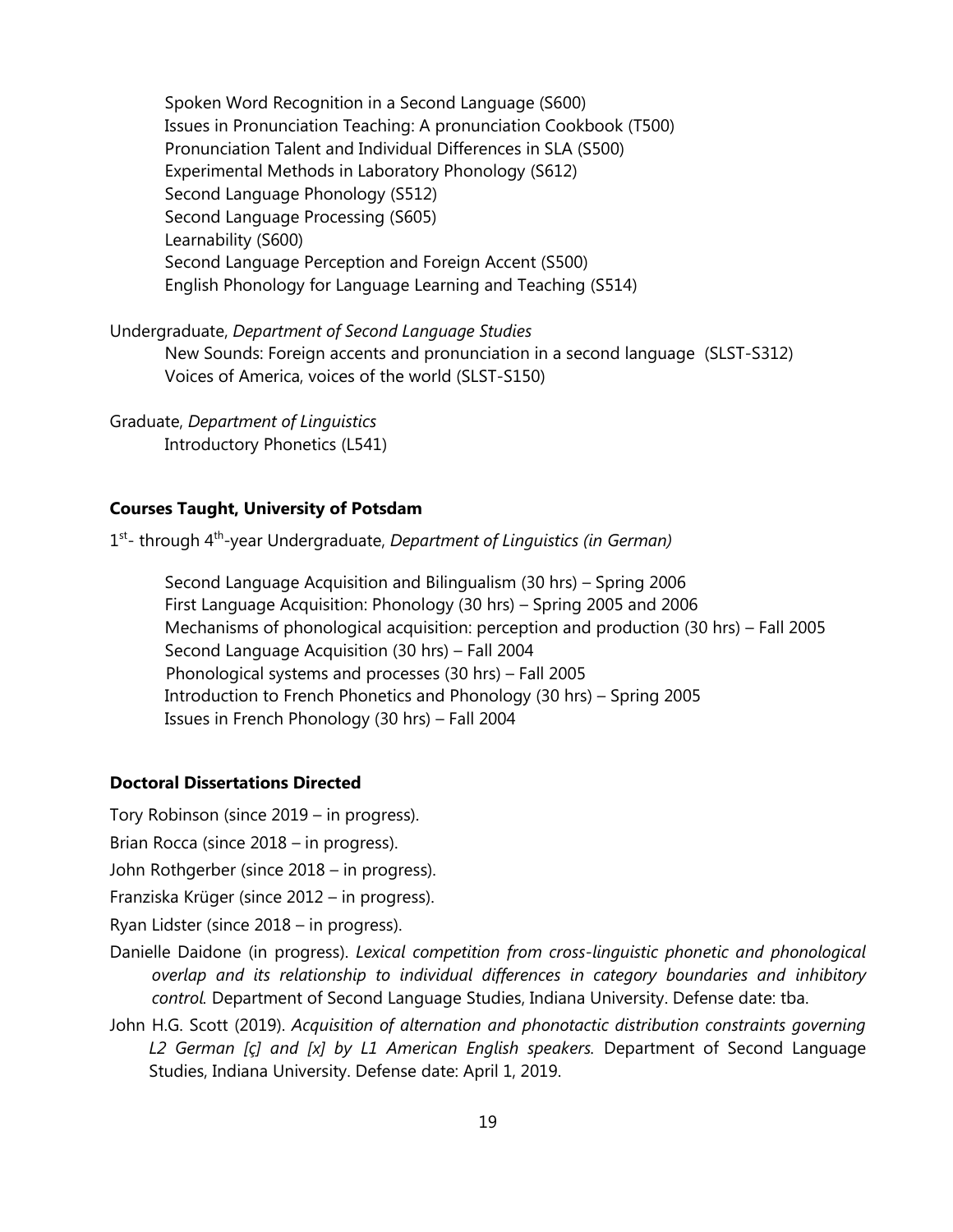2015 recipient of a *Language Learning* Dissertation Grant

- Chisato Kojima (2019). *Lexical encoding of length contrasts in learners of Japanese as a second language.* Department of Linguistics, Indiana University. Defense date: March 29, 2019.
- Joshua Williams (2017). '*"Modality Adaptation Hypothesis": Neurocognitive alterations to novel visuospatial components of sign language during initial acquisition in adulthood'*. Co-Chair with Prof. Sharlene Newman, Department of Psychological and Brain Sciences. Defense date: March 31, 2017.
- Ala Simonchyk (2017). '*The interactions between perception, production, lexical encoding and orthography in the acquisition of palatalization in Russian*'. Department of Second Language Studies, Department of Slavic and East European Languages and Cultures Indiana University. Defense date: May 4, 2017
- Miguel Marquez-Martinez (2016). *The Acquisition of French Nasal Vowels: From First Language Allophony To Second Language Phonological Contrast*. (Co-Chair with Laurent Dekydtspotter). Departments of French and Italian, Second Language Studies, Indiana University. Defense date: October 14, 2016
- Vance Schaefer (2015). *Influence of the first and second language on the perception of Thai tones*. Department of Second Language Studies, Indiana University. Defense date: October 5, 2015

2014 recipient of a *Language Learning* Dissertation Grant

- Chung-Lin Yang (2015). *Phonological variations and L2 word learning: The role of orthography in word recognition and production*. Department of Linguistics, Second Language Studies, Indiana University. Defense date: March 10, 2015
- Lorenzo Garcia-Amaya (2012). *Second language fluency and cognition: The study of Spanish second language development in an overseas immersion program and an at-home foreign language classroom.* (Co-Chair with Kimberly Geeslin). Departments of Spanish and Portuguese, Second Language Studies, Indiana University. Defense date: April 23, 2012
- Angela Grimm. (2008). *Prosodic Hierarchy in the Acquisition of German Simplex and Compound Words.* (Co-Chair with Barbara Höhle). Department of Linguistics, Potsdam University, Germany.

### **Doctoral Dissertations Committee Member**

Bihua Chen (since 2019 – in progress)

Yena Park (since 2018 – in progress).

Suchada Sanonguthai (since 2017 – in progress).

Juyeon Chung (since 2017 – in progress).

Jeanne Gilbert | McGill (2016-2018). Change of topic and removal from committee in Dec 2018.

Ryan Lidster (2014 – 2018). Change of topic and committee in 2018

Kuan-Yi Chao (since 2013 – in progress).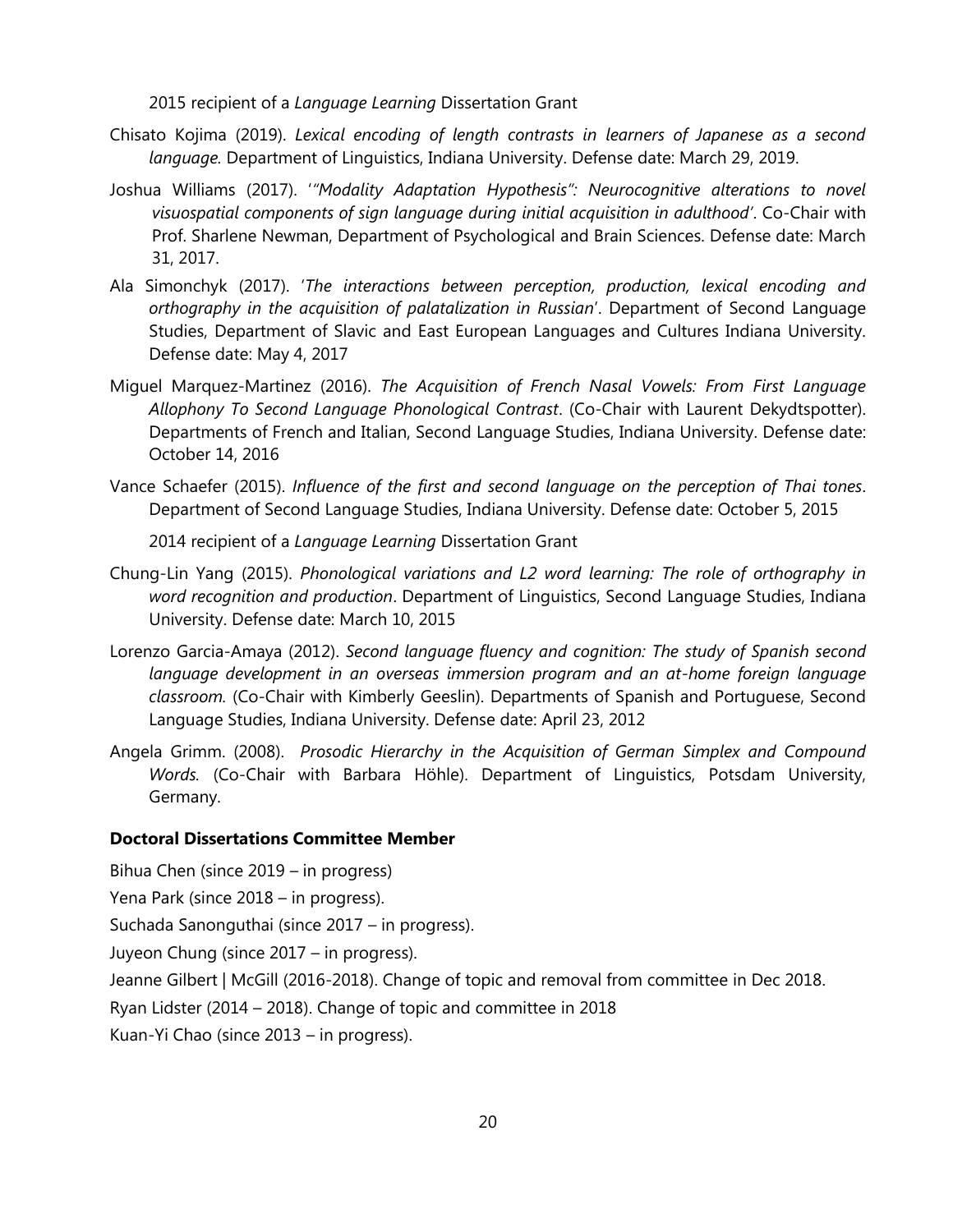- Sarah Zahler (2018). *The relationship between working memory and sociolinguistic variation in first and second languages: the case of Spanish subject pronouns.* Defense date: June 6, 2018
- Cate Showalter (2018). *Orthographic input familiarity and congruence effects on phono-lexical acquisition of Russian by native speakers of English.* Defense date: February 20, 2018; At IU: 2012-2014; Since 2016, external committee member at University of Utah, UT.
- Avizia Long (2016) *The acquisition of sociolinguistic competence by Korean learners of Spanish: Development and use of the copula, subject expression, and intervocalic stops.* Defense date: June 2, 2016.
- Aaron Albin (2015). *Typologizing native language influence on intonation in a second language: Three transfer phenomena in Japanese EFL learners.* Defense Date: May 14, 2015
- Rob Bedinghaus (2015). *The effect of exposure to phonological variation on perceptual categorization and lexical access in second language Spanish: the case of /s/-aspiration in Western Andalusian Spanish.* Defense date: May 4, 2015
- Megan Solon (2015). *Do learners lighten-up? Phonetic and allophonic acquisition of Spanish /l/ by English speaking learners.* Department of Spanish and Portuguese, Indiana University. Defense date: May 4, 2015
- Joshua Gordon (2014). *Teaching and Learning L2 pronunciation: A closer look at classroom and extraclassroom factors in the development of intelligibility in ESL learners*. Department of Second Language Studies, Indiana University. Defense date: December 17, 2014
- Terrin Tamati (2014). *Individual and Group differences in the perception of regional dialect variation in a second language*. Departments of Linguistics, Psychological and Brain Sciences, Indiana University. Defense date: June 20, 2014
- Justin Glover (2014). *Liquid vocalizations in German dialects*. Department of Germanic Studies, Indiana University. Defense date: April 2014
- Yen-Chen Hao (2012). *The effect of L2 experience on second language acquisition of Mandarin consonants, vowels, and tones*. Department of Linguistics, Indiana University. Defense date: August 10, 2012
- Elena Schoonmaker-Gates (2012). *Perception of foreign accent in Spanish by native and nonnative listeners*. Department of Spanish and Portuguese, Indiana University. Defense date: April 6, 2012
- Kenji Yoshida (2011). *Category structure of Shiki – Accent systems in the mid-western Japanese dialects*. Department of Linguistics, Indiana University. Defense date: August 24, 2012
- Lauren Schmidt (2011). *Acquisition of dialectal variation in a second language: L2 perception of aspiration of Spanish /s/*. Department of Spanish and Portuguese, Indiana University. Defense date: August 10, 2011
- Jungsun Kim (2010) The influence of dialect exposure to phonological categories in perceptual and production acquisition. Department of Linguistics, Indiana University. Defense date: January 14, 2010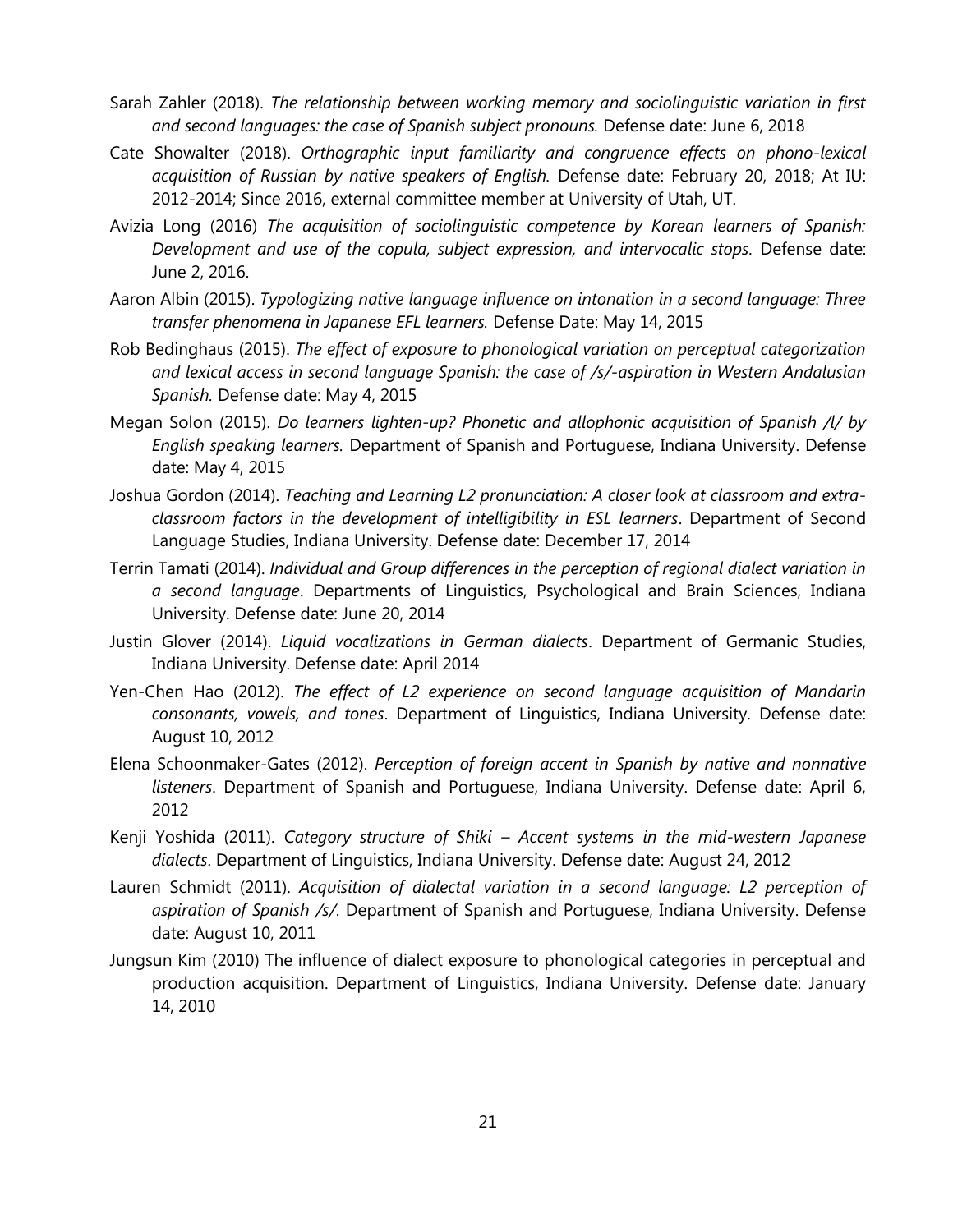- Shannon Halicki (2009). *Second Language Acquisition of Word Transformations: The case of learner judgments of French re-suffixation*. Departments of French and Italian, Second Language Studies, Indiana University. Defense date: May 28, 2009
- Hanyong Park (2008). *Phonological information and linguistic experience in foreign accent detection*. Department of Linguistics, Indiana University. Defense date: August 1, 2008

## **MA Theses and Honors Theses Directed**

- Haily Merritt (2016) *Language Mode affects language-specific categorization* (Honors Thesis, Department of Linguistics, Indiana University)
- Trisha Thomas (2015) *Phonotactic Repairs and the Mental Lexicon of Second Language Learners*. (Honors Thesis, Cognitive Science Program, Indiana University)
- Jacob Lindsey (2013). *L2 Acquisition of the context-dependent [ç]-[x] alternation in American English learners of German* (Honors Thesis, Department of Germanic Studies, Indiana University)
- Franziska Krüger (2009). *Vokalperzeption und –produktion sukzessiv-bilingualer Lerner.Einflüsse der Muttersprache auf den frühen Zweitspracherwerb*. Department of Linguistics, University of Potsdam, Germany. [Vowel perception and production in successive bilingual learners. Influences of the native language on early second language acquisition].

### **Undergraduate Research Opportunity Program Scholars (Students Supervised)**

Zoie Hancock (Research Experience for Undergraduate Women, Cewit, 2017-current) Peace Han (STARS Program, Linguistics and Cognitive Science, 2015-2017) Haily Merritt (Cox Research Scholar, Linguistics, 2013-2017)

#### **HONORS AND AWARDS**

Trustee Teaching Award in the At-large Tenure-Track Faculty Competition, 2015.

#### **PROFESSIONAL AND INSTITUTIONAL SERVICE**

### **National and International (service to the field)**

### **Editorial service**

- July 2015 Dec 2018 Associate Editor for *Applied Psycholinguistics* This assignment entails overseeing the peer-review and publication process for manuscripts submitted to the journal.
- 2015-2017 Invited associate editor for *Frontiers in Psychology*. Co-Editor of a Research Topic Special Issue for *Frontiers in Psychology* (Language Sciences) with Miquel Simonet and Annie Tremblay. This assignment entailed overseeing the peer-review and publication process for manuscripts submitted to this research topic. The special issue contains 12 articles by 39 authors.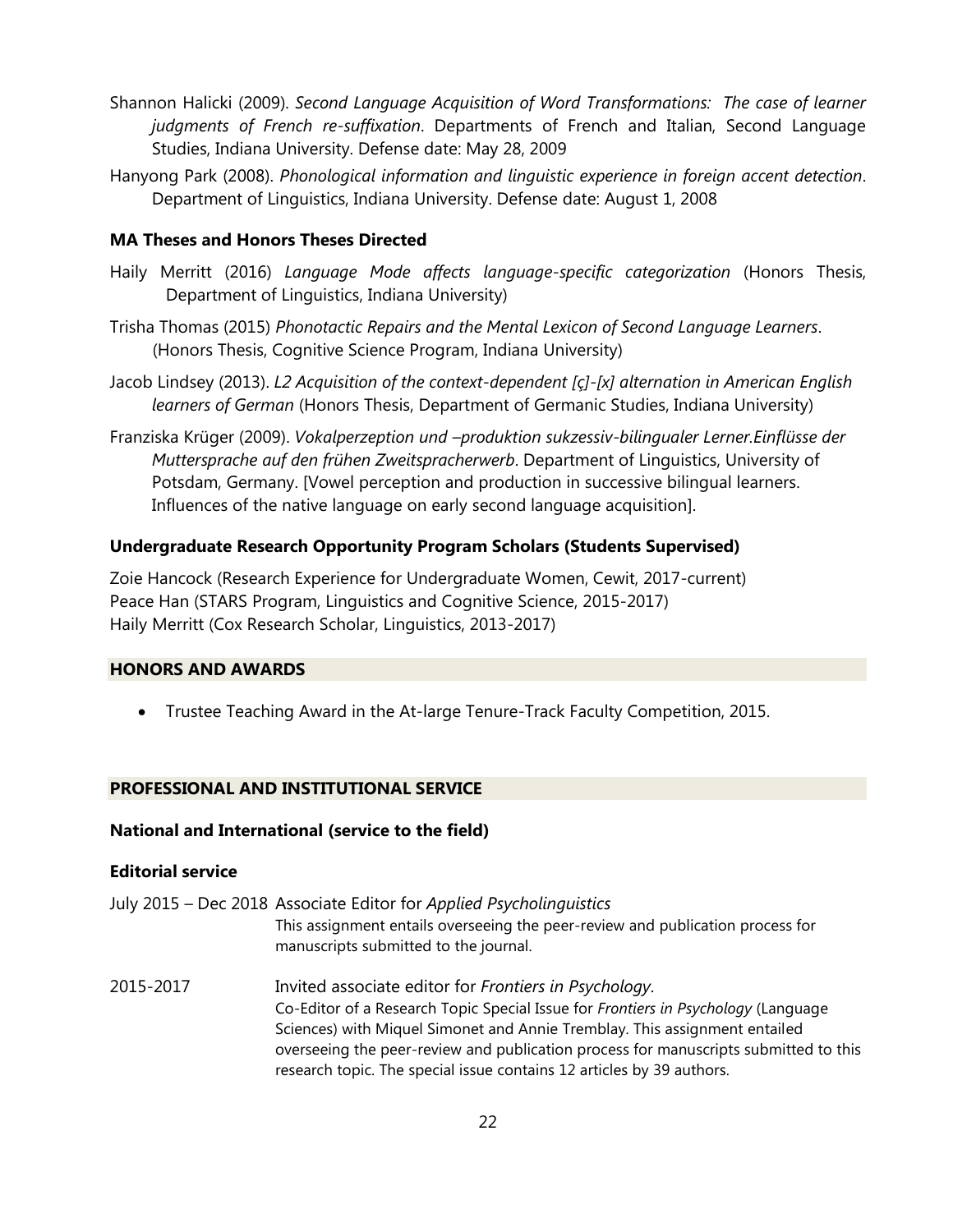### **Reviewer and referee activities**

### Grant Applications Reviews:

| 2018       | Deutsche Forschungsgemeinschaft (DFG, German Research Foundation). I serve    |
|------------|-------------------------------------------------------------------------------|
|            | as external reviewer for a doctoral traineeship program (Graduiertenkolleg).  |
| 2017       | Swiss National Science Foundation (SNSF). I provided expertise on a submitted |
|            | proposal for a SNSF Professorship                                             |
| 2017       | Language Learning Early Career Grant                                          |
| 2013       | Institute for the Humanities, University of Michigan                          |
| 2009, 2012 | <b>National Science Foundation</b>                                            |
| 2010       | Standard Research Grants Program, Social Sciences and Humanities Research     |

Council of Canada

## External Tenure/Promotion Evaluator:

- 2019 University of Kansas, Department of Linguistics
- 2018 University of California Santa Cruz, Languages and Applied Linguistics
- 2016 Indiana university, Psychological and Brain Sciences
- 2016 University of Utah, Linguistics
- 2014 State University of New York, New Paltz, Psychology
- 2012 Indiana University, Spanish and Portuguese
- 2010 University of Massachusetts, Linguistics

## Manuscript reviews (regular reviewer):

*Applied Psycholinguistics Bilingualism Language and Cognition Canadian Modern Language Review Journal of Experimental Psychology – Human Perception and Performance Journal of Memory and Language Journal of Phonetics Journal of Second Language Pronunciation Laboratory Phonology Language and Speech Language Learning Language Teaching Research Language, Cognition and Neuroscience Modern Language Journal Proceedings of the Pronunciation in Second Language Learning and Teaching Conference Second Language Research Studies in Second Language Acquisition*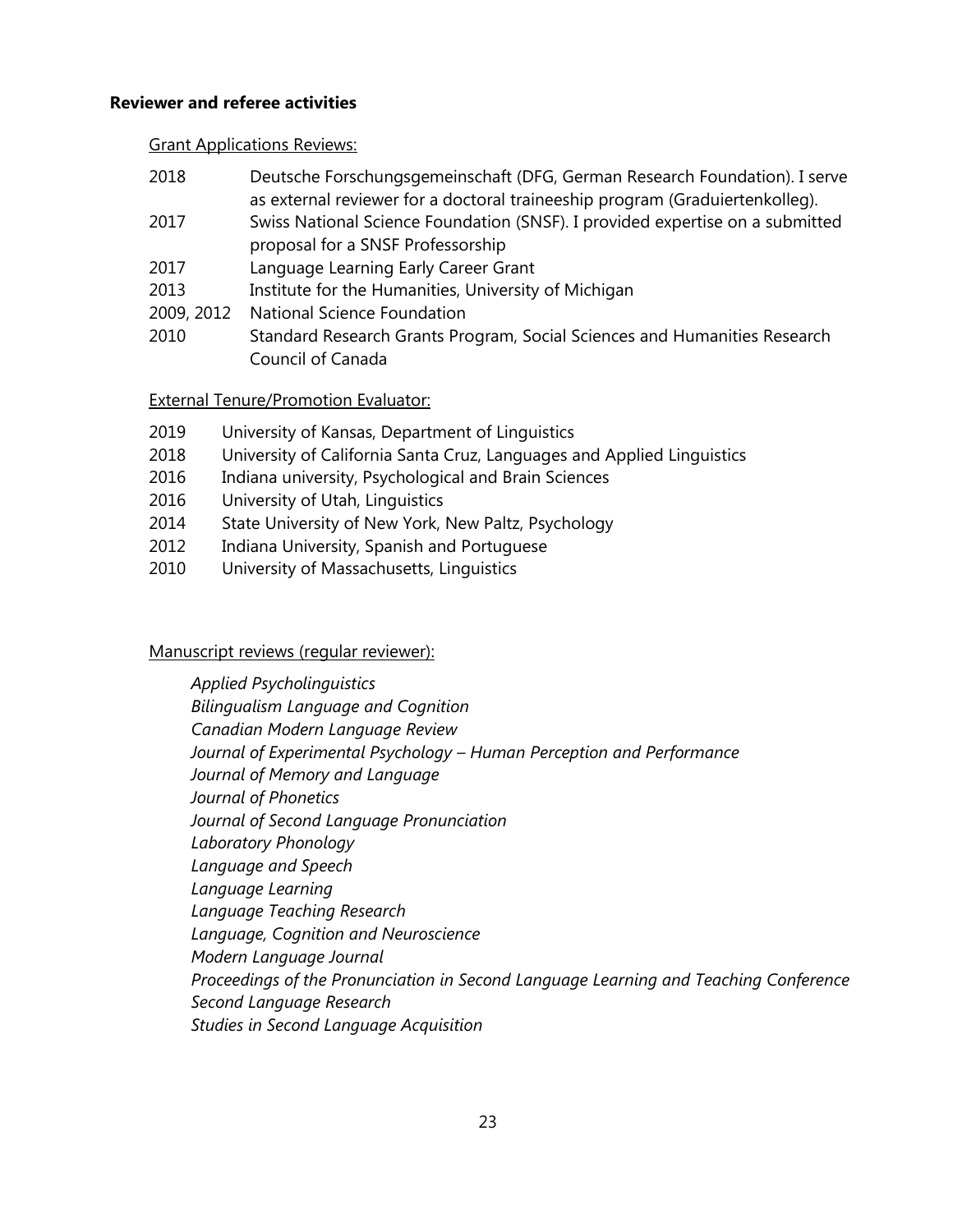#### Manuscript reviews (occasional reviewer):

*Behavioral Research Methods (BRM) Cognition Finnish Journal of Linguistics Handbook of Spanish Laboratory Phonology InCognito (Cahiers Romans de Sciences Cognitives) Indiana University Working Papers in Linguistics International Journal of Multilingualism Journal of Speech, Language, and Hearing Research Lingua Linguistics Phonetica Phonology Psychonomic Bulletin and Review Selected Papers of the 6th Laboratory Approaches to Romance Phonology Selected Proceedings of the Second Language Research Forum*

### Conference Abstract Reviewer:

*Phonetics and phonology of contact situations (Paris, 2013) 10th international congress for the Study of Child Language, 2005 (IASCL Berlin) International Congress of Phonetic Sciences, 2007 (Saarbrücken) and 2011 (Hong-Kong). Laboratory Phonology conference (2016) New Sounds (2016) Georgetown University Roundtable on Linguistics (2017) SLRF (2017)*

#### Book Proposal Reviewer

*Routledge*

#### External Ph.D. Dissertation committee member/reader/assessor:

- 2018 Ingrid Mora-Plaza, University of Barcelona, Spain Dissertation title : "*Integrating L2 pronunciation in task-based language teaching: A focus on phonetic form*." In progress (proposal defended on July 9, 2018). External Committee Member.
- 2018 Cate Showalter, University of Utah, USA Dissertation title : "*Orthographic input familiarity and congruence effects on phonolexical acquisition of Russian by native speakers of English*." Defense date: February 20, 2018. External Committee Member.

### 2017 Outi Veivo, University of Turku, Finland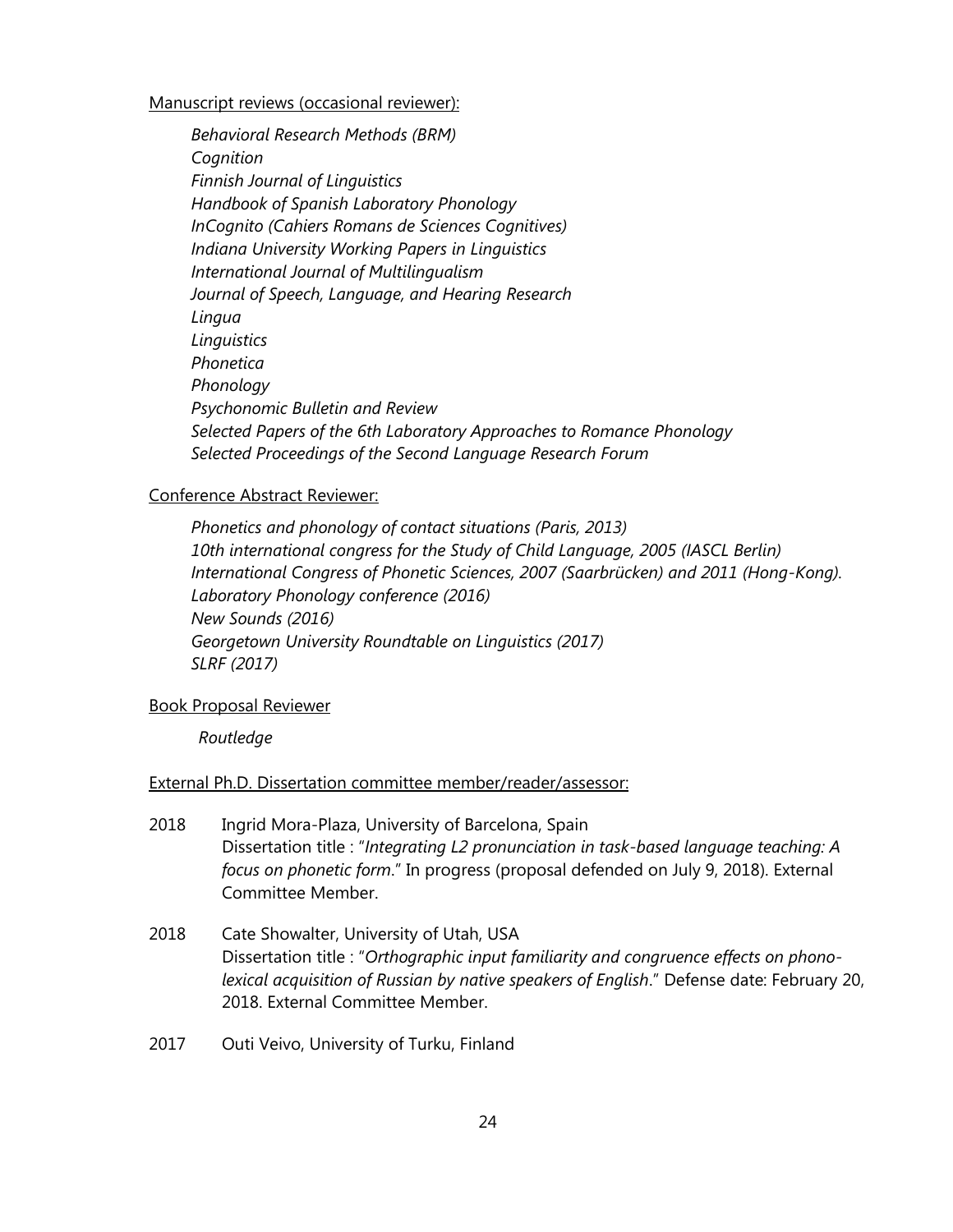Dissertation title : "*Orthographe dans la reconnaissance des mots parlés chez les apprenants tardifs de L2*." External assessor.

- 2016 Elena Safronova, University of Barcelona, Spain Dissertation title: "*The role of cognitive ability in the acquisition of second language perceptual phonological competence*." External assessor.
- 2016 Burcu Gökgöz-Kurt, University of South Carolina, USA Dissertation title: "*Attention control and the effects of online training in improving connected speech perception by English as a second language learners.*" Defense date: April 13, 2016. External Committee Member.

### External MA Thesis committee member/reader/assessor:

- 2015 Allan Acho, University of Barcelona, Spain Thesis title: "*The role of inhibitory control in cross-language phonetic interference.*" Co-Chairs: Dr. Mora/Dr. Darcy, Masters en Lingüística Aplicada i Adquisició de Llengües en Contextos Multilingües (LAALCM) [Applied Linguistics and Second Language Acquisition M.A. Program], University of Barcelona
- 2015 Britany Freitas, University of Barcelona, Spain Thesis title: "*Hiring Non-Native Speakers in Barcelona: A Sociolinguistic Study on English-accented Spanish Speech.*" Co-Chairs: Dr. Mora/ Dr. Darcy, Masters en Lingüística Aplicada i Adquisició de Llengües en Contextos Multilingües (LAALCM) [Applied Linguistics and Second Language Acquisition M.A. Program], University of Barcelona

### **Conference/Workshop organization**

- 2018 Second Language Psycholinguistics Lab's 10 year anniversary celebration and poster session, November 9-10, 2018
- 2018 Judge, Annual CEWiT Women's Research Poster Competition, April 6, Indiana University
- 2016 Judge, Student presentations/posters judge, 9<sup>th</sup> PSLLT Conference, Calgary, Canada
- 2016 Organizer, New Sounds Special Session organizer (with J.C. Mora), Aarhus Denmark
- 2006 Organizer, 5th Workshop on Phonological Development, March 31st, Potsdam University, joint organization with Angela Grimm and Sonja Bartels.

### **Local and Institutional Service**

### Department and University

- 2016 current Salary committee, Second Language Studies
- 2014 current Faculty sponsor of the Graduate Student Organization for the Department of SLS